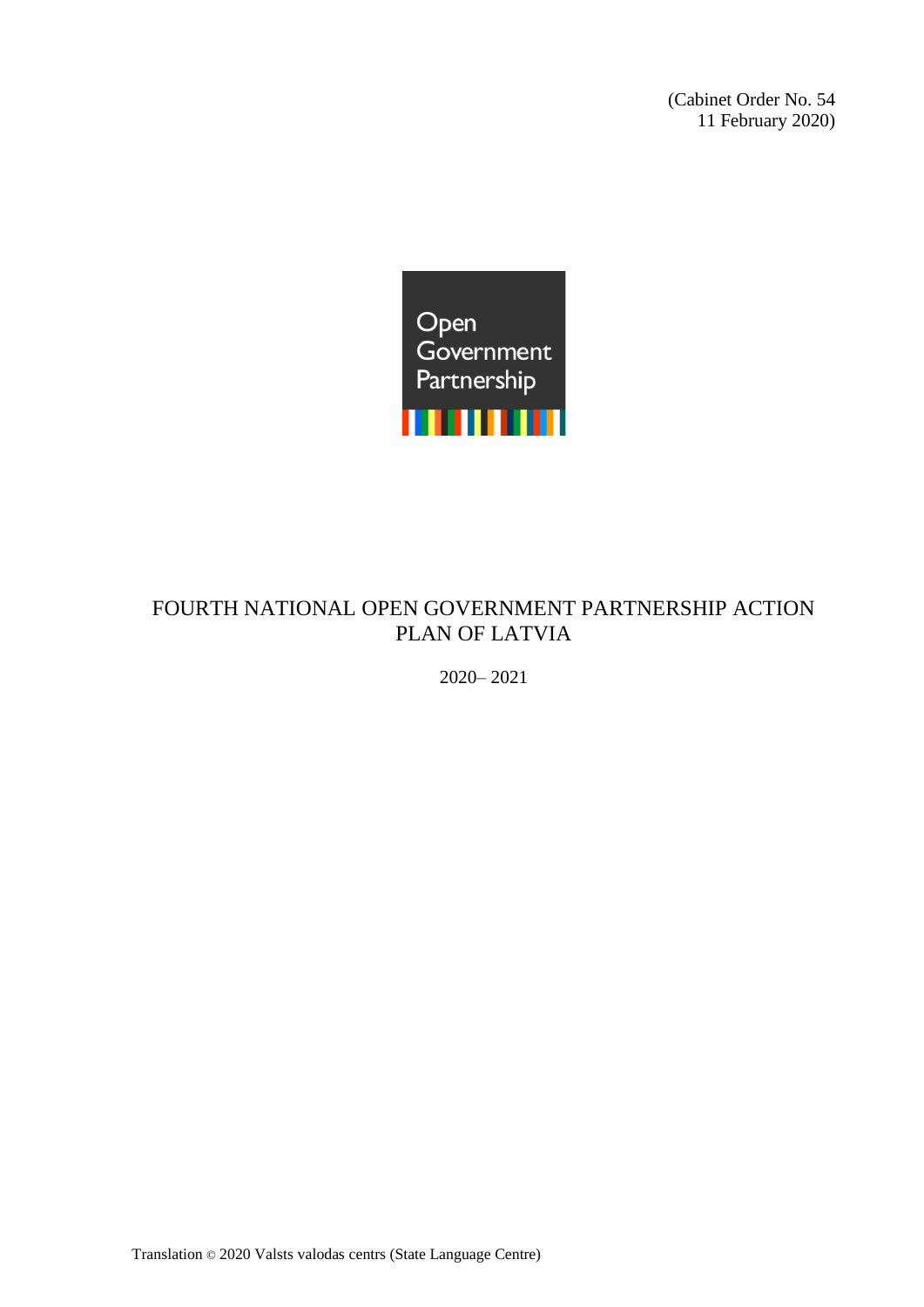# **Table of Contents**

| 3. PROCESS FOR THE DEVELOPMENT OF THE ACTION PLAN AND THE PARTIES INVOLVED  5      |  |
|------------------------------------------------------------------------------------|--|
|                                                                                    |  |
|                                                                                    |  |
|                                                                                    |  |
|                                                                                    |  |
|                                                                                    |  |
| COMMITMENT 2: Opening of data sets important to the freedom of information  15     |  |
| COMMITMENT 3: Transparency of interest representation and lobbying  17             |  |
|                                                                                    |  |
| COMMITMENT 5: Efficient public participation in reform processes and addressing of |  |
|                                                                                    |  |
|                                                                                    |  |
|                                                                                    |  |
|                                                                                    |  |
|                                                                                    |  |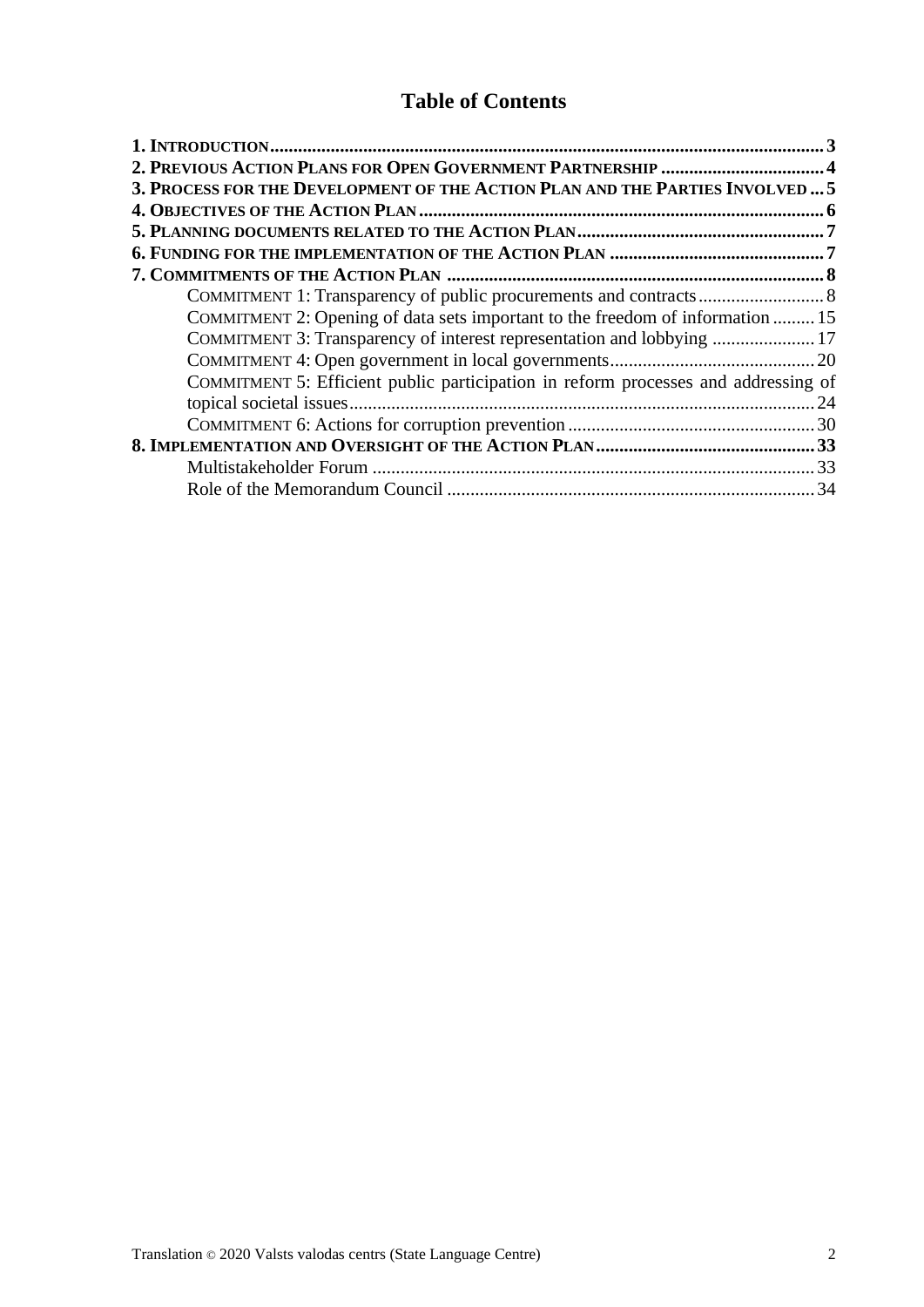# **1. Introduction**

<span id="page-2-0"></span>The Open Government Partnership (hereinafter – the OGP) is an international initiative which was launched in 2011. Currently Latvia is one of the 79 OGP national members. Members of OGP include not only countries, but also local governments of several countries and thousands of non-governmental organisations.

Latvia joined the OGP in 2011.<sup>1</sup> The Cabinet Decision of 8 December 2015 lays down that the State Chancellery and the Ministry of Foreign Affairs shall coordinate the participation of Latvia in the OGP, starting from 1 January 2016. The OGP of the State Chancellery is a point of contact for Latvia.

Similarly to other OGP national members, Latvia undertakes to embody open government values<sub>2</sub> and look for solutions to the OGP's grand challenges for open government.

| <b>OGP</b> values:                    | • Transparency<br>· Accountability<br>· Public participation<br>· Technology and innovation                                                                                         |
|---------------------------------------|-------------------------------------------------------------------------------------------------------------------------------------------------------------------------------------|
| <b>OGP's five grand</b><br>challenges | · Improving public services<br>• Increasing public integrity<br>· More effectively managing public resources<br>• Increasing corporate accountability<br>• Creating safer community |

**Figure 1. Values of and grand challenges for the open government partnership**

Upon joining the OGP. Latvia undertook to abide by the Open Government Declaration, including to:

- increase the availability of information about governmental activities;
- support civic participation;
- implement the highest standards of professional integrity throughout administrations;
- increase access to new technologies for openness, accountability and participation.3

The main OGP implementation mechanisms available to national members are national action plans and participation in OGP global summits.

<sup>1</sup> During its meeting of 13 September 2011, the Cabinet supported participation of the Republic of Latvia in the Open Government Partnership. Latvia's letter of intent was sent on

<sup>14</sup> September 2011.

<sup>2</sup> OGP. *OGP Handbook*. 2019. (values explained on pp. 9–10), www.opengovpartnership.org/wpcontent/uploads/2019/03/OGP\_Handbook-Rules-Guidance-for-Participants\_20190313.pdf

<sup>3</sup> See: https://www.opengovpartnership.org/process/joining-ogp/open-government-declaration/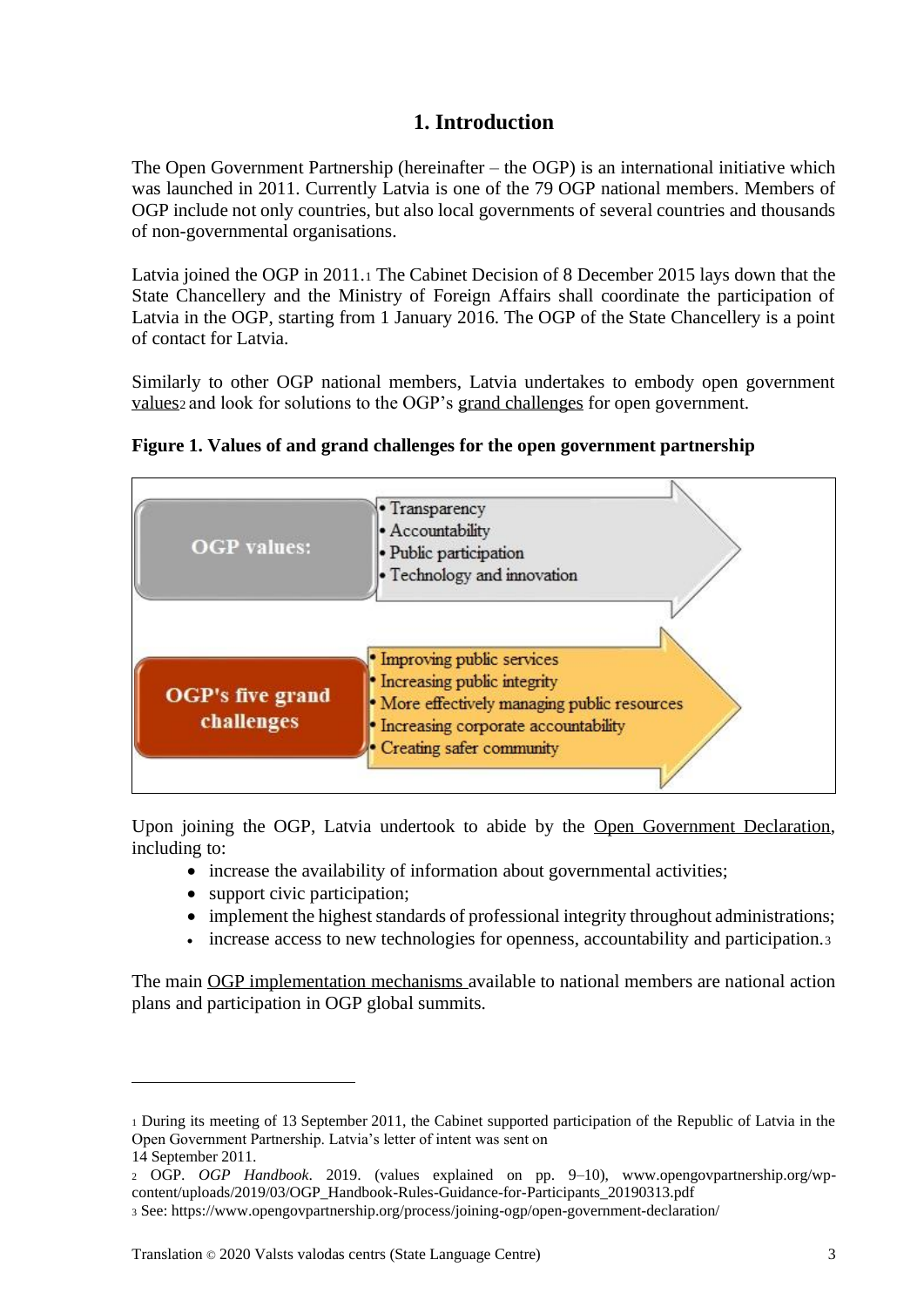Public participation and co-creation are essential elements of the OGP. National members must comply with the OGP Participation and Co-creation Standards.<sup>4</sup> These Standards include the following requirements in the context of national action plans: to ensure public access to information regarding development of these plans; to provide a platform for dialogue on activities of the plan; to assume joint responsibility for the activities included in the plan. The OGP national members are also expected to involve representatives of the public in a multistakeholder forum, thus involving them in the development of the plan, and also allowing them to monitor and evaluate its implementation.<sup>5</sup>

> **For more information see:** www.opengovpartnership.org www.mk.gov.lv/lv/content/atverta-parvaldiba

# **2. Previous Action Plans for Open Government Partnership**

<span id="page-3-0"></span>To date three national open government partnership action plans have been developed in Latvia. The following activities have been implemented (or their implementation continues) within the framework of those action plans:

- availability of data and information in the form of **open data**, Open Data Portal, and public participation in the selection of open data sets (Plans 1, 2, and 3);
- establishment of the **single portal** for the development and agreement upon draft **laws and regulations** (Plans 2 and 3);
- establishment of a single **platform** for **websites** of government authorities (Plan 2);
- transparency in **capital companies** of a public person, including in the selection of the members of boards and councils and provision of information regarding the management and operation of the capital companies (Plans 1, 2, and 3);
- more efficient mechanisms for the monitoring of **officials** who are responsible for actions with public resources (Plans 1 and 2);
- **public participation** in decision-making, including a sustainable model for the financing of non-governmental organisations/establishment of a NGO fund (Plans 1, 2, and 3);
- a possibility to collect signatures for **referenda** online (Plan 2);
- legal framework for **whistleblowing** and establishment of a more efficient mechanism (Plans 2 and 3);
- evaluation of the model for the **financing** of political **parties** (Plan 2);
- development of a unified code of **conduct for public administration** (Plans 2 and 3);
- improvement of the quality of provision of **government services** (Plan 1);
- transparency of the decision-making process and **lobbying** (Plans 1 and 3);
- provision of information regarding investment of the **State budget** funds and its results to the public in an interactive form (Plan 3);
- movement towards **zero bureaucracy** (Plan 3);
- transparency and efficiency in the field of **public procurements** (Plan 3);
- transparency over companies which operate in Latvia and their **beneficial owners** (Plan 3);
- available and widely used publicly commissioned **studies** (petijumi.mk.gov.lv), data-based decision-making, and use of data in society (Plan 3).

<sup>4</sup> OGP. *OGP Participation and Co-creation Standards*. 2017. See: www.opengovpartnership.org/sites/default/files/OGP\_Participation-Cocreation-Standards20170207.pdf <sup>5</sup> Ibid.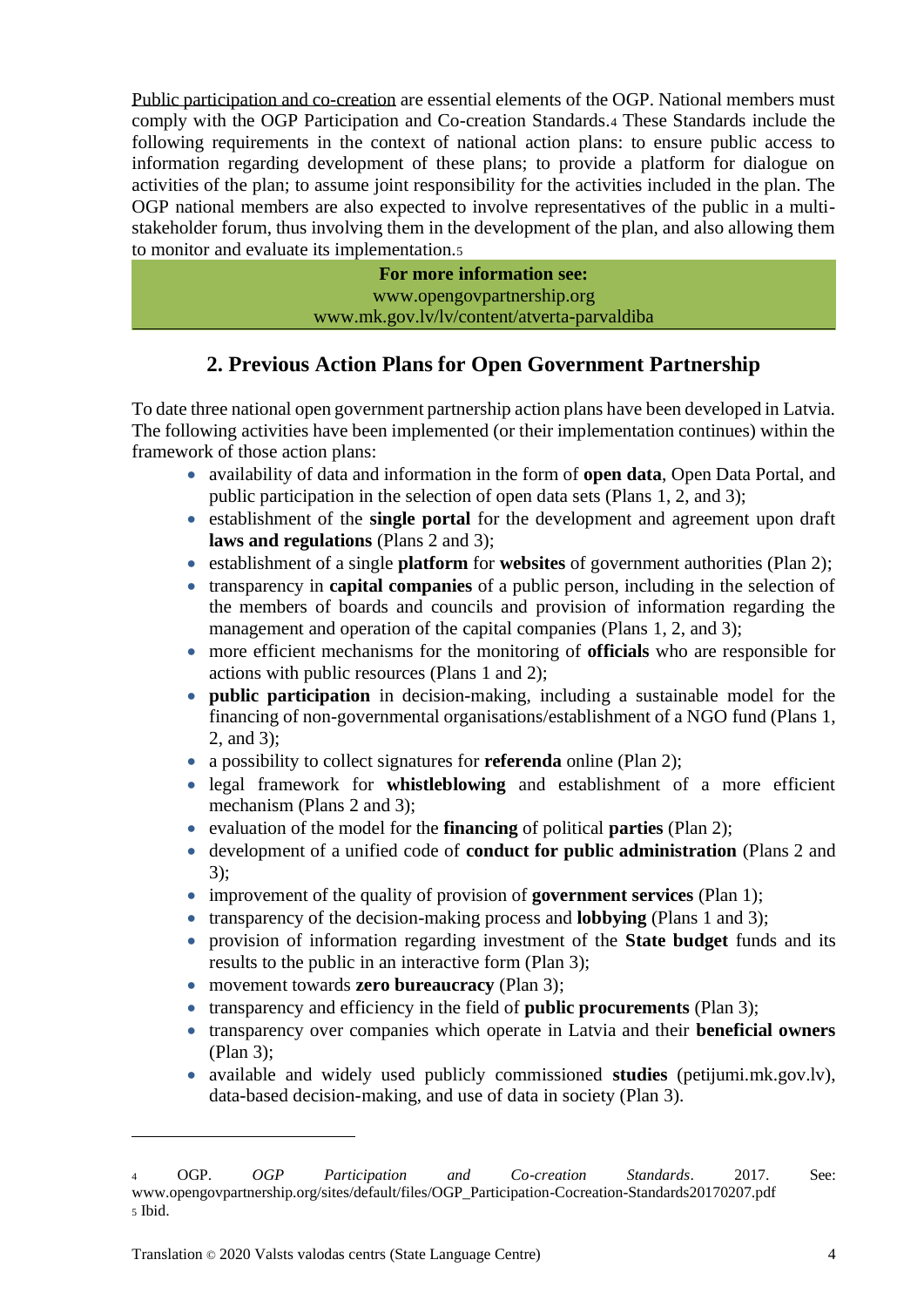# <span id="page-4-0"></span>**3. Process for the Development of the Action Plan and the Parties Involved**

The process for the development of the Fourth National Open Government Partnership Action Plan (hereinafter – the Action Plan) was open and inclusive. It involved a number of government authorities and also representatives of the public. The statement of the State Chancellery on the opportunities for participation in the development of this Plan was published right after commencement of the development process, thus presenting opportunities for participation in the entire course of development. Joint discussions on problems which should be addressed within the framework of this Plan and activities which should be included took place already at an early stage.

For the first time representatives of local governments and of the *Saeima* also participated in the development of the Plan, demonstrating that the open government is important not only for the executive power at the national level, but also for other state powers and at the level of local governments.

In future, measures for strengthening the principle of open parliament are planned. For example, in the next few years the *Saeima* plans to improve its website by making it more user friendly and promoting public participation in legislative activities. At the legislative level, the Defence, Internal Affairs and Corruption Prevention Committee of the *Saeima* has established a working group for the development of the draft law on the transparency of lobbying. For its part, the Legal Affairs Committee develops amendments to the Rules of Procedure of the *Saeima*, evaluating several initiatives for changes in working procedures of the parliament which are also aimed at the promotion of openness and transparency.

Six commitment topics were chosen by taking into account the propositions made in the open discussions and during the survey to poll public opinion *Ideju talka – Izsaki savu viedokli par atvērto pārvaldību* [Idea Collection – Express your Opinion on Open Government].

The core stage of the development of the Action Plan was the development of each commitment in more detail by six working groups. Co-creation principles were applied. Working groups were managed by representatives of the Procurement Monitoring Bureau, the Ministry of Environmental Protection and Regional Development (MoEPRD), the Latvian Association of Local and Regional Governments, the *Saeima*, the State Chancellery (SC), the Ministry of Culture, the association *Sabiedriskās politikas centrs PROVIDUS* [Centre for Public Policy PROVIDUS], and the Corruption Prevention and Combating Bureau. Representatives of different government authorities and public participated in the working groups, jointly preparing a description for the commitments.

The parties involved had the possibility to participate in the following development and agreement stages.

| 12 September 2019 | The SC publishes a statement on the opportunities                   |
|-------------------|---------------------------------------------------------------------|
|                   | for participation in the development of the Action                  |
|                   | Plan and a discussion paper.                                        |
|                   | Information is published on the website                             |
|                   | www.mk.gov.ly and disseminated on social                            |
|                   | networks                                                            |
| 16 September 2019 | First open discussion on the development of the<br>Action Plan (SC) |

#### **Table 1. Core stages for the development of and agreement upon the Action Plan**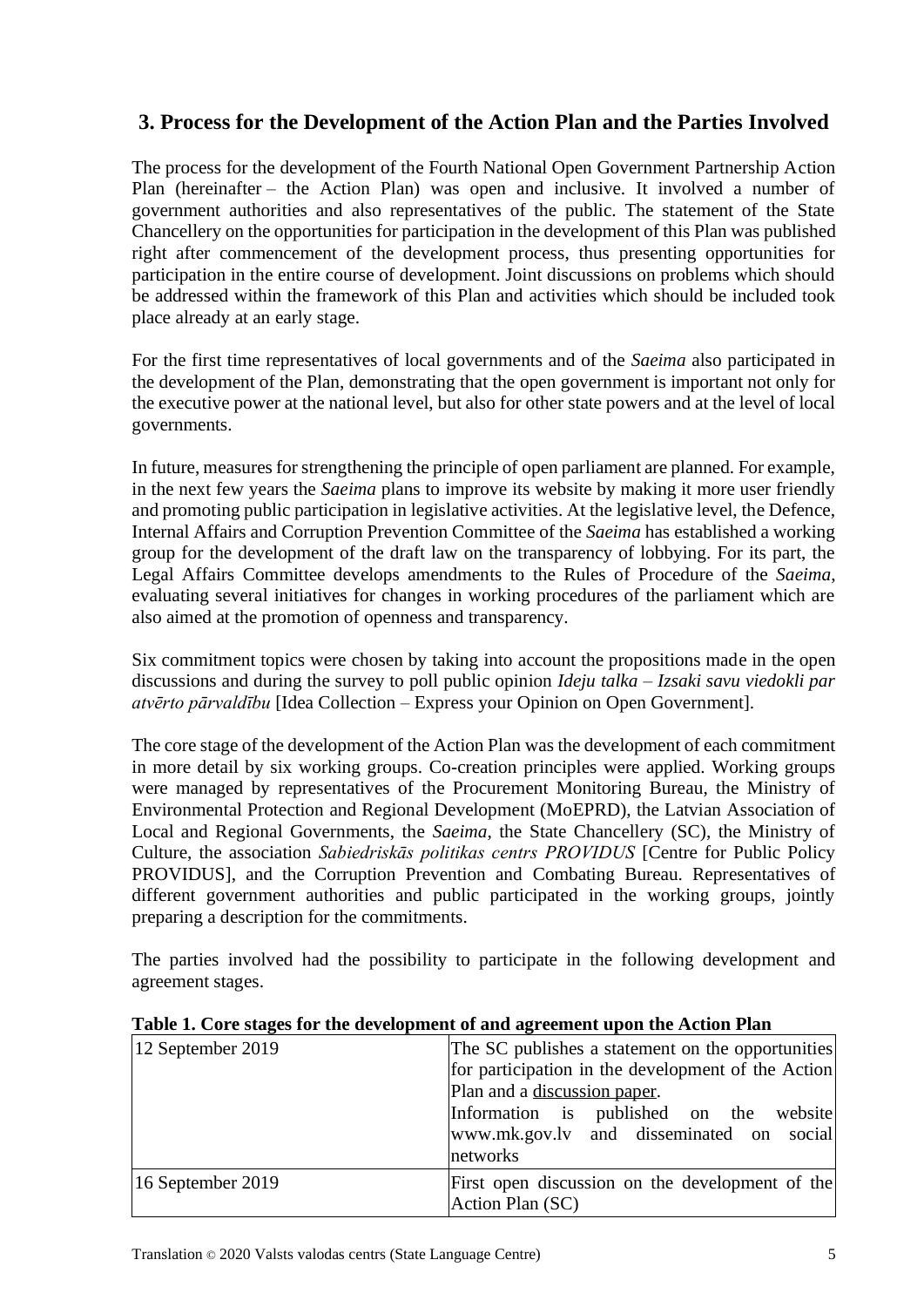| $1-13$ October 2019            | Survey to poll public opinion:<br>Ideju talka - Izsaki savu viedokli par atvērto<br><i>pārvaldību</i> (survey results)                                                                                                          |
|--------------------------------|---------------------------------------------------------------------------------------------------------------------------------------------------------------------------------------------------------------------------------|
| 14 October 2019                | Second open discussion on the development of the<br>Action Plan (SC)<br>Establishment of six working groups.<br>Information regarding the possibility to apply for<br>working groups at www.mk.gov.lv and on social<br>networks |
| 14 October to 15 November 2019 | Development of commitments for the Action Plan<br>in working groups consisting of public authorities<br>and representatives of the public                                                                                       |
| 5 December 2019                | Announcement of a draft Action Plan in a meeting<br>of the State Secretaries                                                                                                                                                    |
| December to January            | Official agreement upon the Action Plan (provision<br>of opinions from 5 to 19 December 2019)                                                                                                                                   |
| January 2020                   | Submit to the Cabinet for approval                                                                                                                                                                                              |

# **4. Objectives of the Action Plan**

<span id="page-5-0"></span>The objective of the Action Plan is to promote embodiment of the values of open government – transparency, accountability, and public participation, *inter alia*, by means of digitalisation and innovation – in Latvia.

The Action Plan includes six commitments or lines of action for the achievement of the objectives of the Action Plan on which Latvia commits to work in the following two years in order to promote open government in Latvia:

| 1. | <b>Transparency of public procurements and contracts</b>                                        |
|----|-------------------------------------------------------------------------------------------------|
| 2. | Opening of data sets of significance to the freedom of information                              |
| 3. | <b>Transparency of interest representation and lobbying</b>                                     |
| 4. | Open government in local governments                                                            |
| 5. | Efficient public participation in reform processes and addressing of topical<br>societal issues |
| 6. | <b>Actions for corruption prevention</b>                                                        |

The Action Plan is a single framework for open government initiatives in different sectors and policy areas to unite specialists of various fields for a common goal – to improve transparency, public accountability, and public participation, as well as trust in public administration.

The Action Plan allows to enhance international visibility of Latvia and provides a possibility for Latvia to introduce other countries with its examples of good practices.

In addition to the Action Plan, other activities promoting the open government may be implemented. During the development process, agreement was reached that such activities which are included in other documents, have the required resources, and are to be performed irrespective of this Plan will not be included in this document to avoid duplication. For example, the Regional Policy Guidelines for 2021–2027 set out activities to increase involvement of the public in the implementation of regional policy objectives, including to increase the capacity of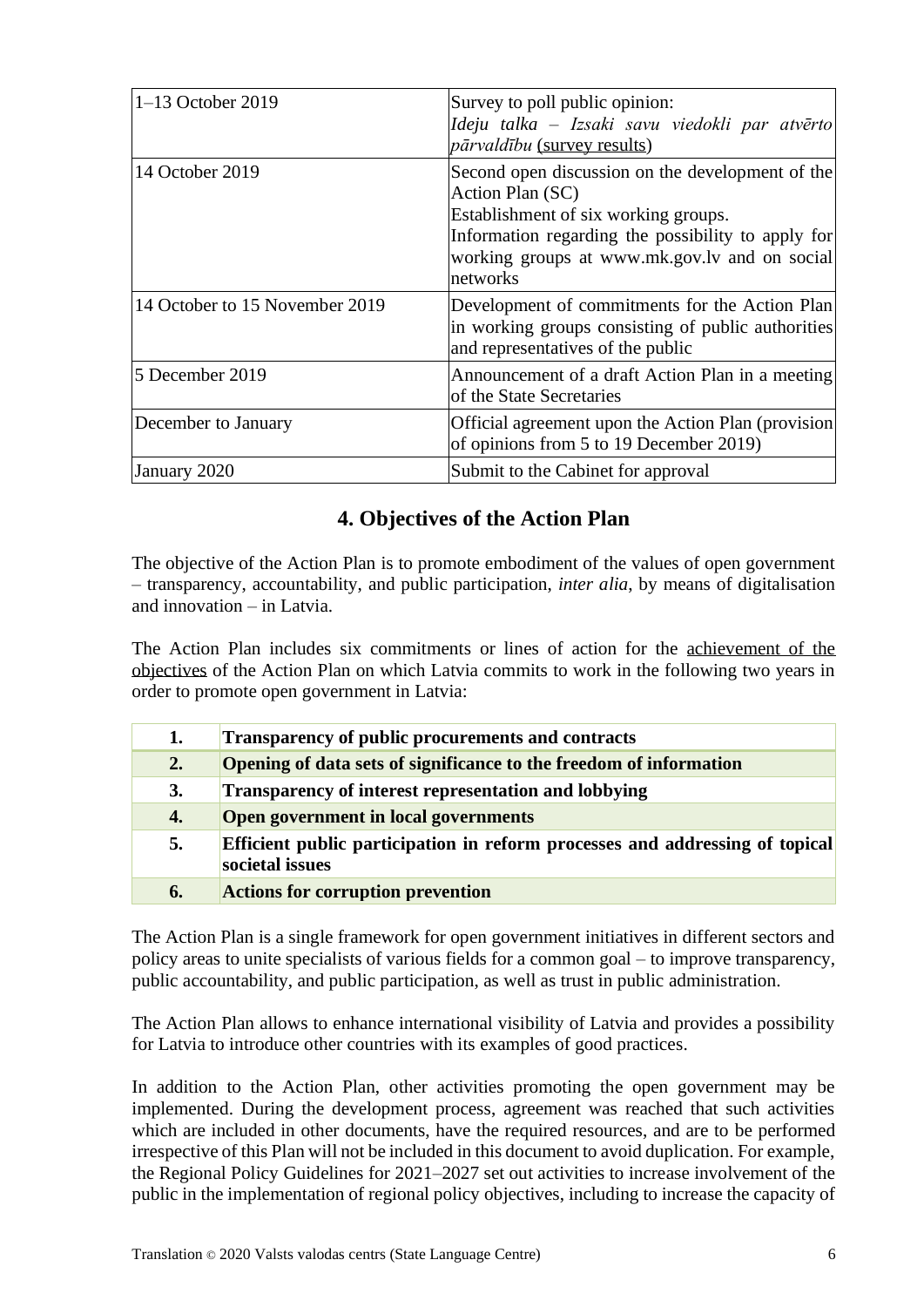local governments in promoting public participation, to provide methodological support for increasing the capacity of various groups in society in respect of participation measures, to promote the implementation of participatory budgeting in Latvia by making the required changes in the laws and regulations. The planned activities will contribute to the implementation of the objectives and tasks of the Commitment 4 of the Action Plan.

# **5. Planning documents related to the Action Plan**

- <span id="page-6-0"></span>• Regional Policy Guidelines for 2021–2027 (approved by the Cabinet on 19 November 2019);
- National Development Plan 2021–2027 (in the process of developments)
- Open Data Strategy of Latvia;
- Corruption Prevention and Combating Guidelines for 2015–2020 (and for the new period);
- Public Administration Reform Plan 2020 (and for the new period);
- Action Plan for the Improvement of the Public Procurement System (in the process of development).

# **6. Funding for the implementation of the Action Plan**

<span id="page-6-1"></span>The Ministries and other central State bodies shall implement the commitments and activities indicated in the Action Plan (in Sections "What is the commitment?" and "Milestone activity with a verifiable deliverable") using the State budget funds allocated for 2020 and 2021.

If additional funding will be required for the implementation of commitment , the issue regarding the allocation of additional funds from the State budget will be examined by the Cabinet in the process of development of the draft State budget law for 2021 and draft medium term budget framework law.

Other parties involved shall implement the activities using their own budget resources or by attracting additional funding.

The State and local government authorities and representatives of the public involved in the implementation of the Action Plan may attract additional funding also from other sources.

Additional information is indicated in the Section "The funding available to or required for the implementation of the commitment".

<sup>6</sup> The version of the draft NDP available on 12 January 2020: www.pkc.gov.lv/sites/default/files/20191223\_NAP\_2021\_2027\_gala\_redakcija\_projekts\_pdf.pdf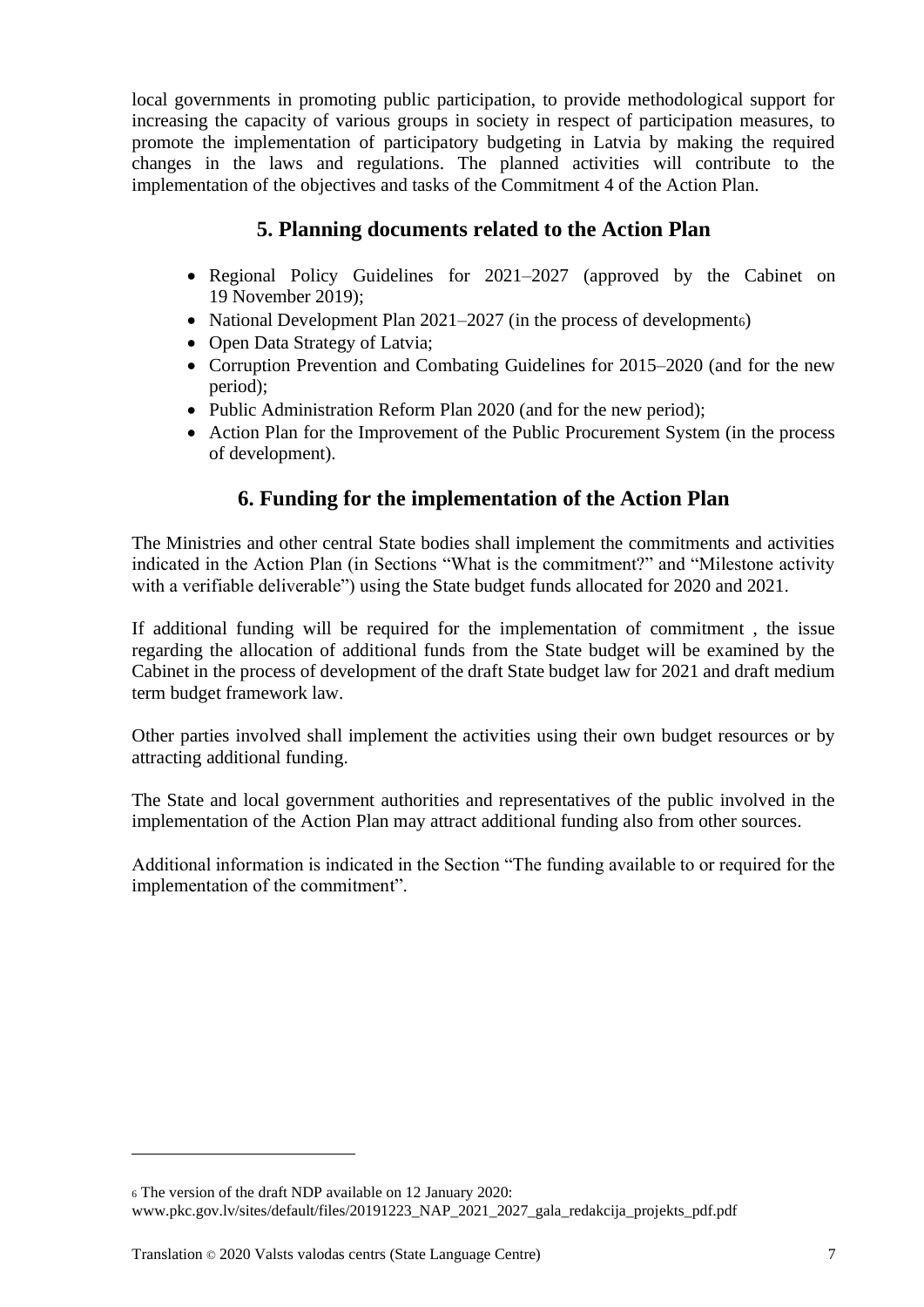<span id="page-7-1"></span><span id="page-7-0"></span>

| <b>COMMITMENT 1: Transparency of public procurements and contracts</b>                     |                                                                                                                                                                                                                                                                                                                                                                          |  |  |  |
|--------------------------------------------------------------------------------------------|--------------------------------------------------------------------------------------------------------------------------------------------------------------------------------------------------------------------------------------------------------------------------------------------------------------------------------------------------------------------------|--|--|--|
| <b>Commitment</b> implementation start 1 January $2020 - 31$ December 2021<br>and end date |                                                                                                                                                                                                                                                                                                                                                                          |  |  |  |
| <b>Responsible authorities</b>                                                             | Procurement Monitoring Bureau (PMB)<br>(authority responsible for the commitment in<br>general)<br>Central Finance and Contracting Agency (CFCA)<br>(authority responsible for the matter regarding the<br>possibilities to use the Integrity Pact in the projects<br>funded by the EU financial instruments)                                                            |  |  |  |
| <b>Responsible officials</b><br>(given<br>position,<br>name,<br>contact<br>information)    | Dace Gaile, Head of the Procurement Monitoring<br>Bureau, dace.gaile@iub.gov.lv<br>Anita Krūmiņa, Director of the Central Finance and<br>Contracting Agency, anita.krumina@cfla.gov.lv                                                                                                                                                                                   |  |  |  |
| <b>Other parties involved</b>                                                              |                                                                                                                                                                                                                                                                                                                                                                          |  |  |  |
| State and local government authorities                                                     | The Ministry of Finance, the CFCA, the MoEPRD<br>(State Regional Development Agency (SRDA)),<br>specific local governments where procurement will<br>be monitored within the framework of the Integrity<br>Pact (will be selected when starting the fulfilment of<br>the commitment), the SC (matters regarding the<br>availability of contracts governed by public law) |  |  |  |
| Representatives of the public                                                              | association Sabiedrība par atklātību–Delna<br>[Transparency International Latvia Delna], other<br>representatives of civil society, mass media                                                                                                                                                                                                                           |  |  |  |
| <b>COMMITMENT DESCRIPTION</b>                                                              |                                                                                                                                                                                                                                                                                                                                                                          |  |  |  |

# **7. Commitments of the Action Plan** <sup>7</sup>

#### **Which problems of public and State significance will this commitment address?**

A distrust in the integrity and efficiency of the public procurement outcomes can be observed in the society. This distrust is reinforced by cases where purchasers have acted for selfish reasons, the price paid for goods, services, construction has been too high, the resulting quality does not correspond to the price. In order to enhance public trust in effective actions of the State and local government authorities with budgetary resources and European Union financial resources, new and effective methods for the procurement monitoring should be sought, including through promotion of public participation in the procurement monitoring.

The Integrity Pact is an instrument for the monitoring of public procurement and preventing of corruption which is increasingly being used in Europe. It is supported and promoted also by the European Commission. Under its authority, the Integrity Pact was introduced in 11 Member States as a monitoring instrument for projects funded with the support of the EU funds.<sup>8</sup>

Convenient and comprehensive identification of potential risks with regard to specific purchasers is necessary for both institutions monitoring procurement in order to create a riskbased sample of the procurement to be checked and representatives of the public in order to

<sup>7</sup> The text of the six commitments of the Action Plan has been drafted according to the format common to all OGP national members which is available here: OGP. *OGP Handbook*. 2019 (link to the document in footnote 2) <sup>8</sup> One of such projects is the Integrity Pact of association *Sabiedrība par atklātību–Delna* [Transparency

International Latvia Delna] with *Rīgas pašvaldības SIA "Rīgas satiksme"* [Riga local government Ltd. *Rīgas satiksme*] to perform monitoring within the framework of the project "Tram Infrastructure Development in Riga".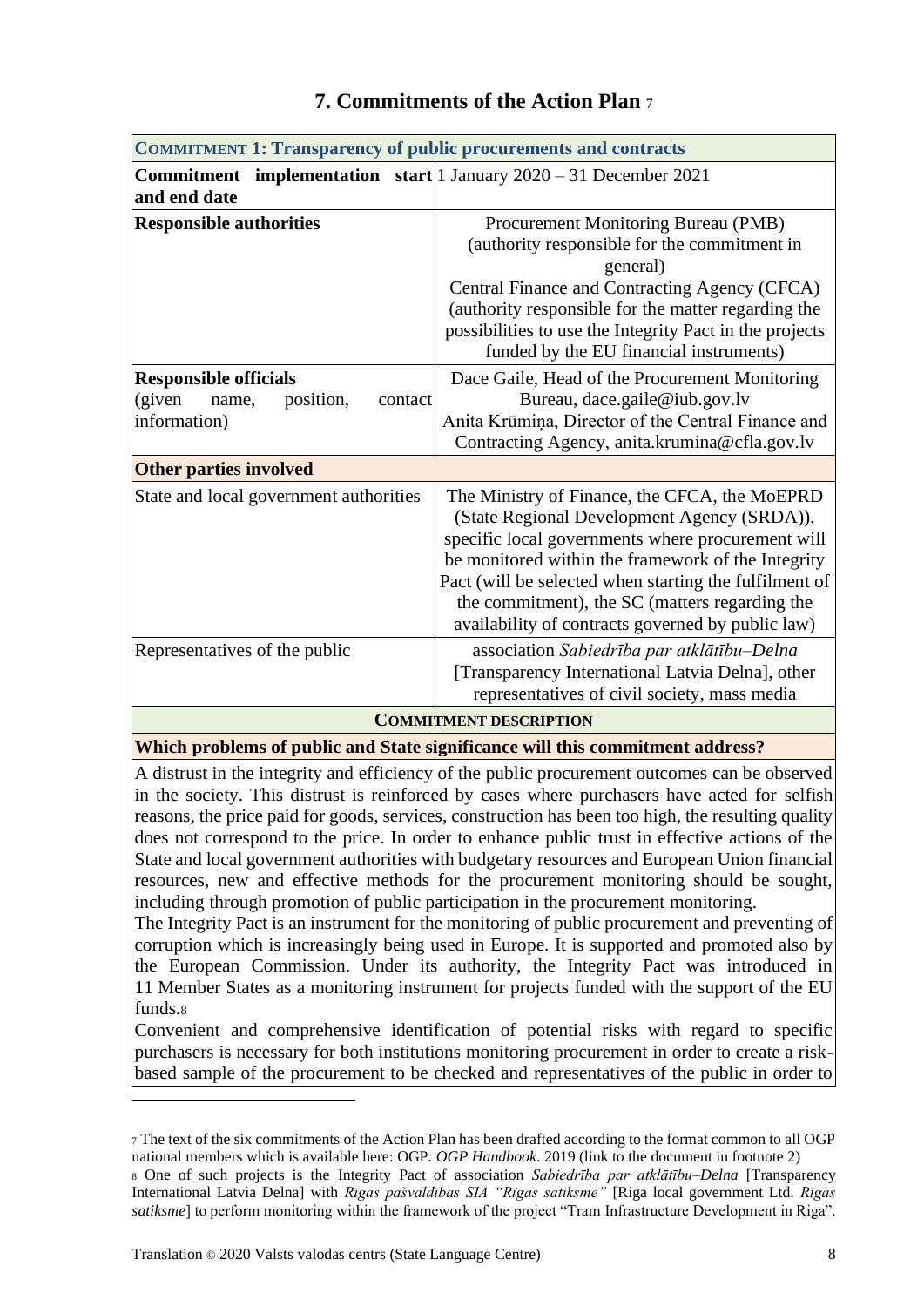strengthen the public monitoring of the course of procurement and public demand for the State and local government authorities to improve their performance in the field of public procurement. Currently various risk factors are compiled by manually gathering information from various sources. In turn, digitisation of procurement risk assessment by using the information published on the website of the Procurement Monitoring Bureau that has been collected from procurement notices and decisions of the complaint examination commission would allow the stakeholders to analyse information and select contracting authorities to the procurement behaviour of which additional attention should be paid in one place.

Although all concluded procurement contracts and their amendments are published in the Electronic Procurement System at www.eis.gov.lv in the profile created for each procurement (texts of the contracts are attached in pdf or docx format), information regarding performance of a procurement contract from the moment of its conclusion until complete performance is not available in a structured and easy-to-read form. Thus the supervising authorities, nongovernmental organisations, and public have a limited possibility to obtain information regarding actual expenditure in public procurement, compare contract prices and planned and actual deadlines for the performance of contracts, and identify risks of unjustified expenditure. Several European Union Member States have contract registers where information regarding concluded contracts, their amendments, and actual performance can be found in one place; moreover, this information is also available in the form of open data by publishing it on the national open data portals.

Information regarding contracts governed by public law which provide for the allocation of State or local government funds for the performance of administration tasks delegated or transferred under a participation contract cannot be found in one place. Pursuant to the State Administration Structure Law, information regarding delegation contracts and participation contracts must be published on the website of the institution which delegated the administration task. Thus it is more difficult for the public to obtain information in a convenient manner and in one place regarding the administration tasks delegated to private persons and the allocation of public funding provided for in delegation regulations. The results of the internal audit of delegation of State administration tasks conducted by the units of internal audit of State administration authorities in 2018 shall be used in the implementation of this commitment.

#### **What is the commitment?**

The following activities will be carried out in order to promote greater **transparency of public procurements and contracts**:

## **1. Structured publication of data describing the performance of procurement contracts**

By using information from the procurement notices and results of procurement procedures and changes in the period of validity of contracts which has been published on the website of the Procurement Monitoring Bureau and data entered by contracting authorities regarding amendments to contracts and their performance, to create a database of public procurement contracts (a register of procurement contracts) which would hold information regarding each concluded contract by reflecting the initial contract price (the amount for which a contract has been concluded as a result of procurement) and the initial performance deadline, changes in the contract resulting from amendments (upon changing the contract price and performance deadline) and grounds for making amendments, the contract price actually paid upon completing the performance of the contract, and the actual deadline for the performance of the contract, as well as the reasons for the termination of the contract if it has been terminated. Data of the contract register would be published and shown on the website of the Procurement Monitoring Bureau and on the Open Data Portal of Latvia in the open data format.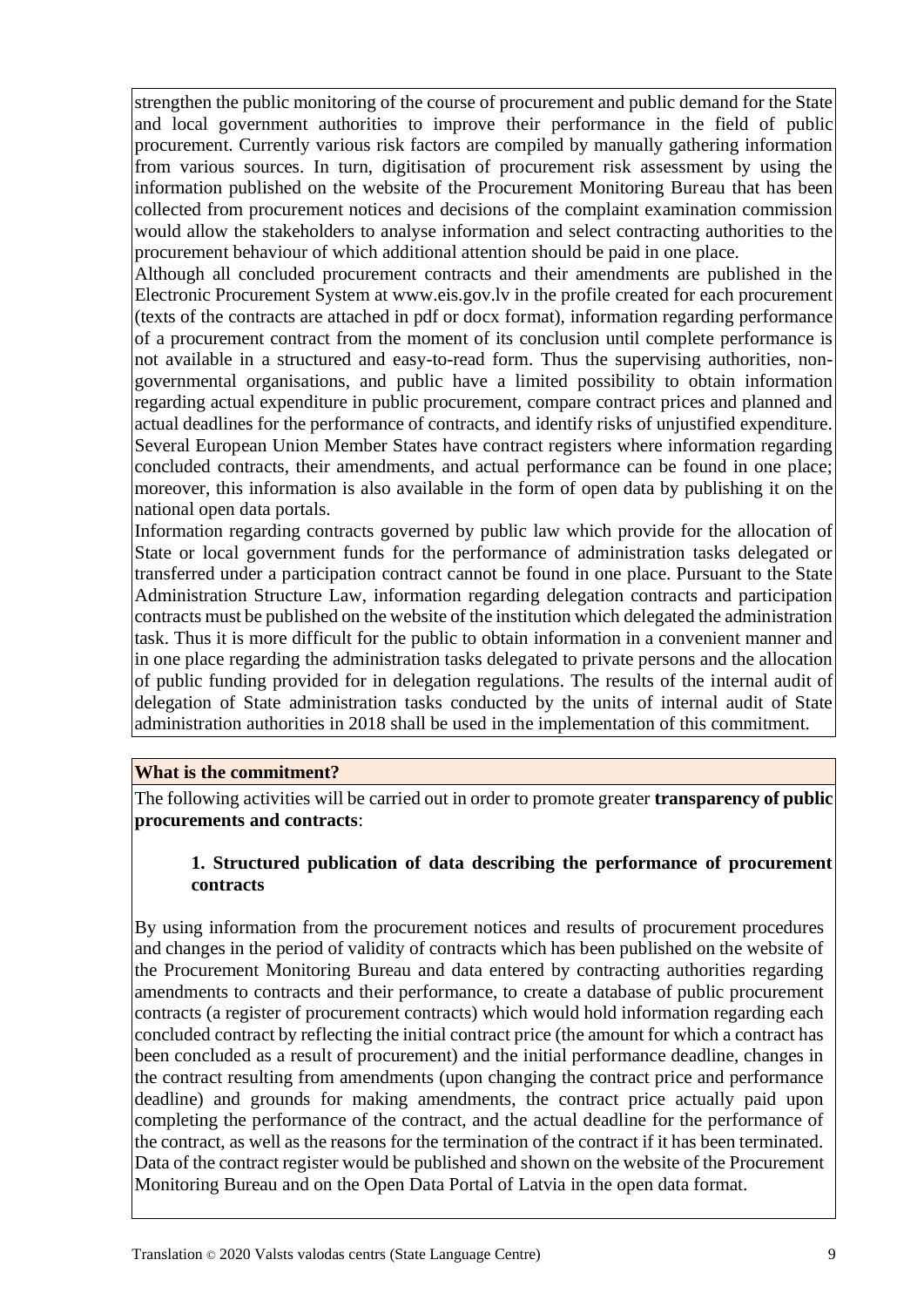The contract register shall include information which can be obtained from the procurement notices published on the PMB website. It will not be possible to obtain information regarding contracts with regard to which no notices need to be published in this way. Therefore, according to a proposal put forward by the working group, it would be necessary to, as far as possible, research solutions and benefits and make proposals, if necessary, for the provision of publicity to contracts which are not subject to the law, because their contract price falls below the thresholds at which the law applies. It should be initially stated to which contracts and starting from what amounts this should be applicable.

In developing such database, it is essential to protect restricted access information which is included in public procurements, providing for exceptions from general procedures when such public procurements are not included in the database.

# **2. Digital tool for procurement risk assessment**

By using the information published on the website of the Procurement Monitoring Bureau and collected from procurement notices, the digital tool for procurement risk assessment will collect in one place such information as the number of the suspended procurement lots, the number of amendments made to the procurement documentation, the number of procurements in which only one economic operator has participated, how often procedures which do not ensure competition have been used, whether it can be established that the same economic operators obtain the contracting rights in the tenders of the relevant contracting authority on a regular basis etc. The digital tool for procurement risk assessment will also gather information regarding the number of the procurement notices published by a contracting authority that are associated with some of the procurement risk characteristics (the so-called red flags). If a specific level of risk indicators is reached, the authorities controlling procurement will be able to establish that additional attention is required for procurements carried out by the contracting authority.

## **3. Public procurement monitoring by means of the Integrity Pact**

To analyse the possibilities for adapting the Integrity Pact to the Latvian context and to promote random application of the Integrity Pact to public procurement, including to procurements for European Union fund projects – an independent public benefit organisation monitors a public procurement from the moment of the development of procurement documentation until complete performance of the procurement contract. Thus it is expected to achieve greater transparency in the performance of public procurement, as well as correct development of procurement documentation, ensuring of equal competition, and also performance of a contract which has been concluded as a result of procurement conforming to the law.

In analysing the possibilities for adapting the Integrity Pact to the Latvian context, it shall be evaluated from what procurement thresholds and to what types of procurement the Integrity Pact could be applicable.

The commitment foresees informative activities in local governments regarding the Integrity Pact and possibilities and methods of its use in which representatives of non-governmental organisations with experience in implementation of the Integrity Pact would provide seminars for employees of local governments who are related to the performance and monitoring of public procurement, as well as representatives of the public, active residents, journalists, and other interested parties. The residents of a local government would acquire knowledge of how to monitor the public procurements performed in their local government, as well as information about their right to conduct such monitoring. This would promote both procurement monitoring and public participation.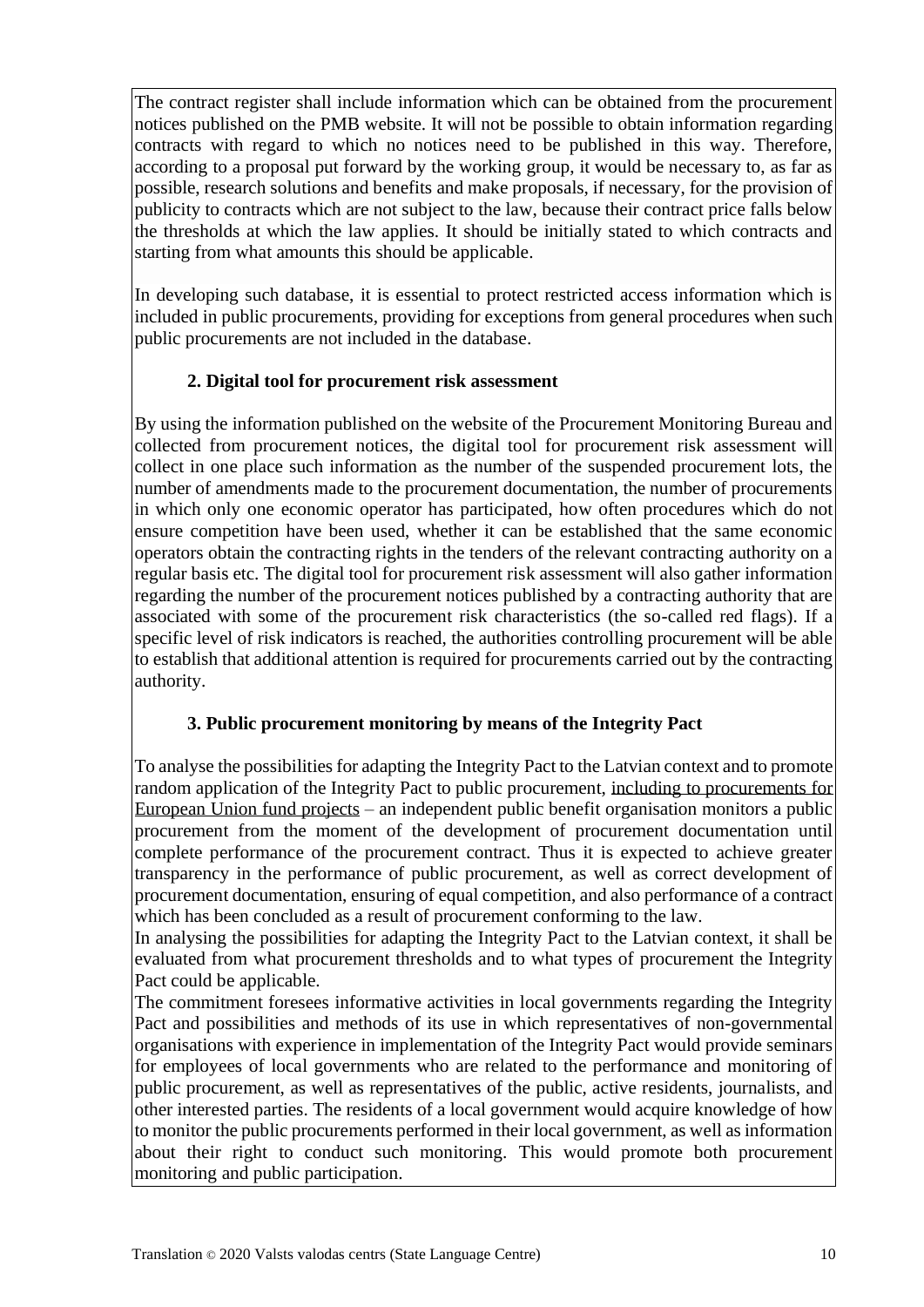Integrity Pact is the public monitoring of a specific public procurement. It manifests as an agreement concluded by and between the purchaser, public organisation, and, where necessary, other parties, for example, participants of the procurement procedure and its winner. Integrity Pact is not the delegation of the State administration task – to monitor public procurements. Monitoring functions of the Procurement Monitoring Bureau to monitor such public procurement are not delegated and do not change.

## **4. Conduct a study on and promote the availability of contracts governed by public law (delegation contracts, participation contracts, and other contracts)**

The commitment includes an activity to conduct a study on the availability of information about contracts governed by public law in the reporting period and to produce and put forward specific recommendations for ensuring freedom of information.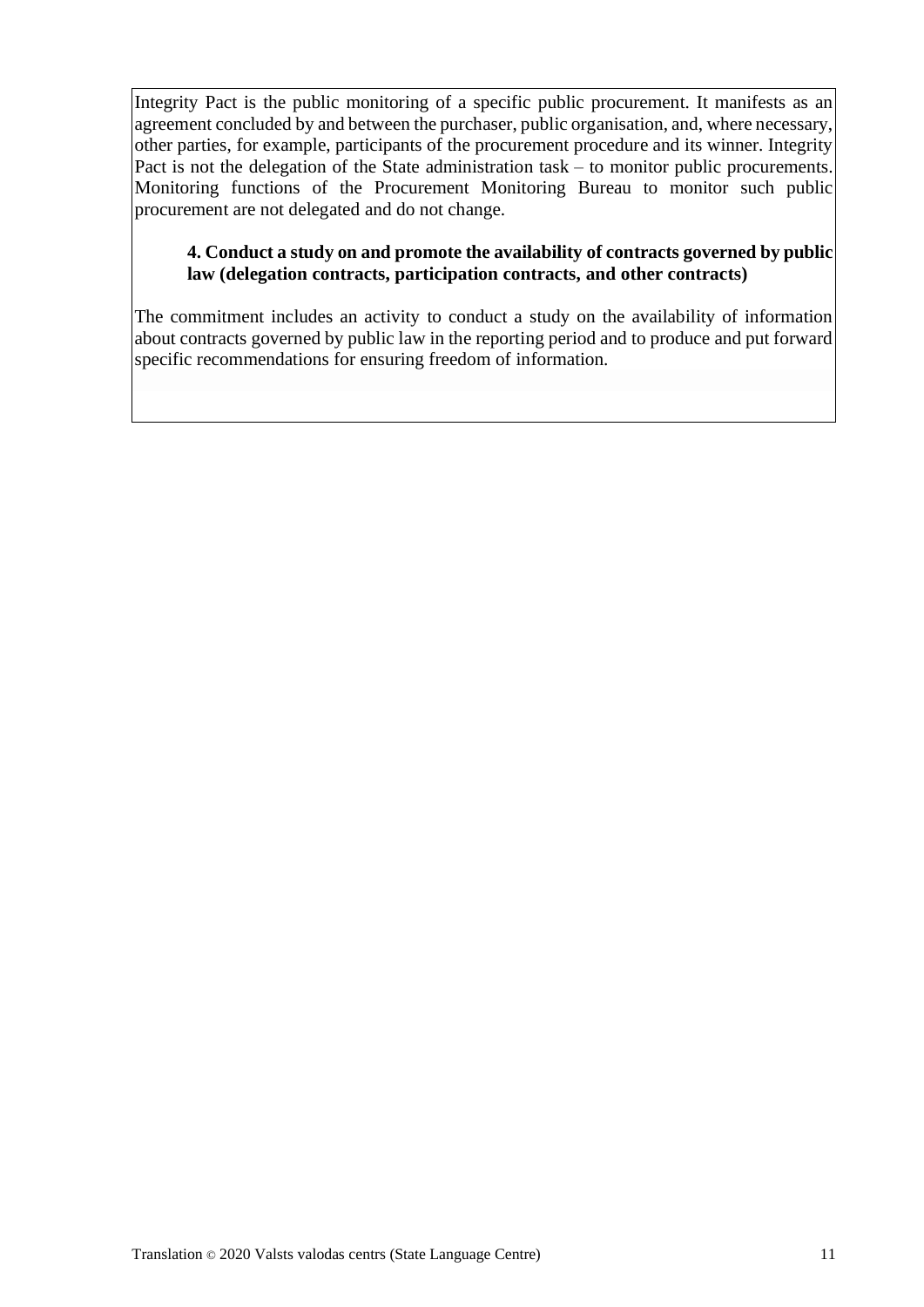## **How will the commitment contribute to addressing the listed public problems?**

The contract register will be built as a convenient tool for the publication and monitoring of information about the performance of contracts, as well as for cost analysis, for example, by providing a possibility to analyse information about those sectors, departments or regions in which the contract price tends to increase more during performance of a contract, which economic operators usually fail to perform contacts at the prices offered in the procurement. Since it is envisaged that the contract register will also contain links to procurement documents and the published procurement contract, it will also allow to analyse how the conditions set out in the procurement affect costs and whether the conditions of the contract change in favour of a contracting party after conclusion of the contract. Introduction of the contract register will require amendments to laws and regulations in the field of public procurement, as well as provision of a possibility to enter information in the contract register conveniently which could later be published in a structured manner in the open data format and shown in the digital tool for procurement risk assessment for the purpose of analysis.

In view of the risk assessment, the authorities, such as the PMB, the CFCA, the State Audit Office, and the Competition Council, will be able to make an in-depth assessment of the procurements performed by a relevant contracting authority by analysing the procurement information related to the relevant contracting authority which would be provided in one place in the digital tool for procurement risk assessment. Considering that the digital tool for procurement risk assessment will be freely available on the website of the Procurement Monitoring Bureau, any representative of the public will be able to analyse the information gathered in this tool by quickly and easily obtaining information regarding procurements performed by the relevant contracting authority on a yearly basis. Information will be made available to users in a visually-friendly manner. Where necessary, the data will be downloadable in spreadsheet form.

In circumstances where the public actively participates in the public procurement monitoring and a State or local government institution provides monitors with an open access to information, it is possible for the public to learn about the efficiency and integrity of public procurements, as well as about the fact whether the actions with public resources have been effective. Residents can ascertain that public procurements take place lawfully which enhances trust in public administration, but, upon establishing a violations in the conduct of either officials or a potential candidate, the responsible institutions can be immediately notified and the inappropriate use of public resources can be stopped or prevented.

Delegation and participation contracts, as well as other contracts also provide for the allocation of public funding for the implementation of delegated administration tasks and performance of other actions. The commitment would result in the identification of possibilities for the public to receive information in an easily accessible and easy-to-read manner regarding the relevant contracts, tasks transferred to private persons and allocated funding, as well as in making recommendations for the measures necessary to ensure transparency, including the need to make amendments to laws and regulations.

#### **Why is this commitment in line with the OGP values?**

The commitment is in line with the following OGP values:

• **transparency** because the contract register will provide a possibility for the public to freely access the information regarding a contract (amendments, performance) of interest on the website of the Procurement Monitoring Bureau and analyse it in the form of open data. The digital tool for procurement risk assessment will provide a possibility for the public to view information regarding a purchaser of interest in a visually-friendly manner in one place and in one tool, and also provide a possibility to download the selected information. The use of the Integrity Pact will promote transparency in public procurements by making the entire procurement procedure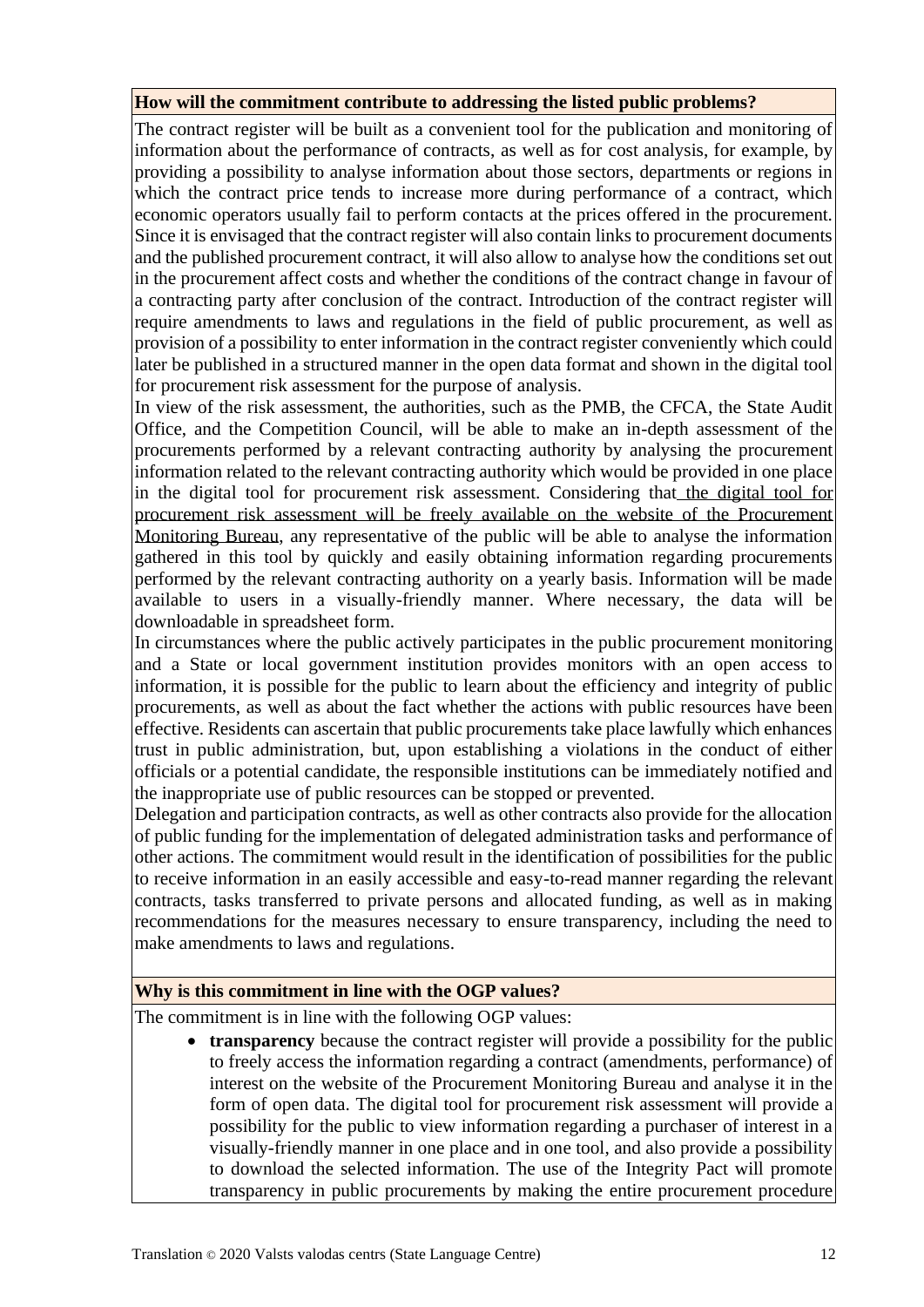directly available for public monitoring. The possible problems related to the transparency of delegation and participation contracts will also be identified and proposals for the improvement of the availability of information will be prepared;

• **participation** because the contract register and the digital tool for procurement risk assessment will help government authorities, private companies, and society in general to access data on the use of taxpayers' money and to have a higher awareness of the actual outcomes of public procurement. Availability of information will allow the public to participate in procurement monitoring and demand accountability from the management of local governments or authorities for unsatisfactory practice of the organisation of procurements and specific actions for the improvement of the situation.

It is expected that transparency and direct public participation in public procurement monitoring will enhance the **accountability** of officials for the correct and lawful implementation of public procurements and use of public resources.

**Additional information**

|                                 | The funding available to or required for The development of the public procurement contract<br>the implementation of the commitment database will be ensured by using the Procurement<br>Monitoring Bureau budget or by attracting funding<br>from the Connecting Europe Facility.<br>To prevent that the implementation of the Integrity<br>Pact is financed from the funds of a contracting<br>authority or a candidate/the possible winner of the<br>procurement, independent financier needs to be<br>attracted.<br>The association Sabiedrība par atklātību–Delna<br>[Transparency International Latvia Delna] has<br>submitted a project which can provide funds for<br>seminars in five local governments. Unless the project<br>is approved, it will be necessary to look elsewhere for<br>the funds. |
|---------------------------------|---------------------------------------------------------------------------------------------------------------------------------------------------------------------------------------------------------------------------------------------------------------------------------------------------------------------------------------------------------------------------------------------------------------------------------------------------------------------------------------------------------------------------------------------------------------------------------------------------------------------------------------------------------------------------------------------------------------------------------------------------------------------------------------------------------------|
| Relationship to other documents | The commitment corresponds to the call made in the<br>European Commission documents for the Member<br>States to establish contract registers and other tools for<br>the control of the performance of procurement<br>contracts and to ensure increased transparency of<br>procurements.<br>The commitment corresponds to Task 38 "We will<br>improve public procurement procedures by increasing                                                                                                                                                                                                                                                                                                                                                                                                              |
|                                 | their efficiency and reducing the risk of corruption" (to<br>ensure that detailed and updated information regarding<br>concluded procurement contracts and amendments<br>made to them is available in one place) included in the<br>Government Action Plan for the Implementation of<br>Declaration on Activities Intended by the Cabinet<br>Headed by Arturs Krišjānis Kariņš.                                                                                                                                                                                                                                                                                                                                                                                                                               |
| Other information               | Changes are needed in laws and regulations in the field<br>of public procurement which would impose an<br>obligation upon a contracting authority to enter data in<br>the contract register regarding amendments<br>to<br>contracts and actual performance of a contract                                                                                                                                                                                                                                                                                                                                                                                                                                                                                                                                      |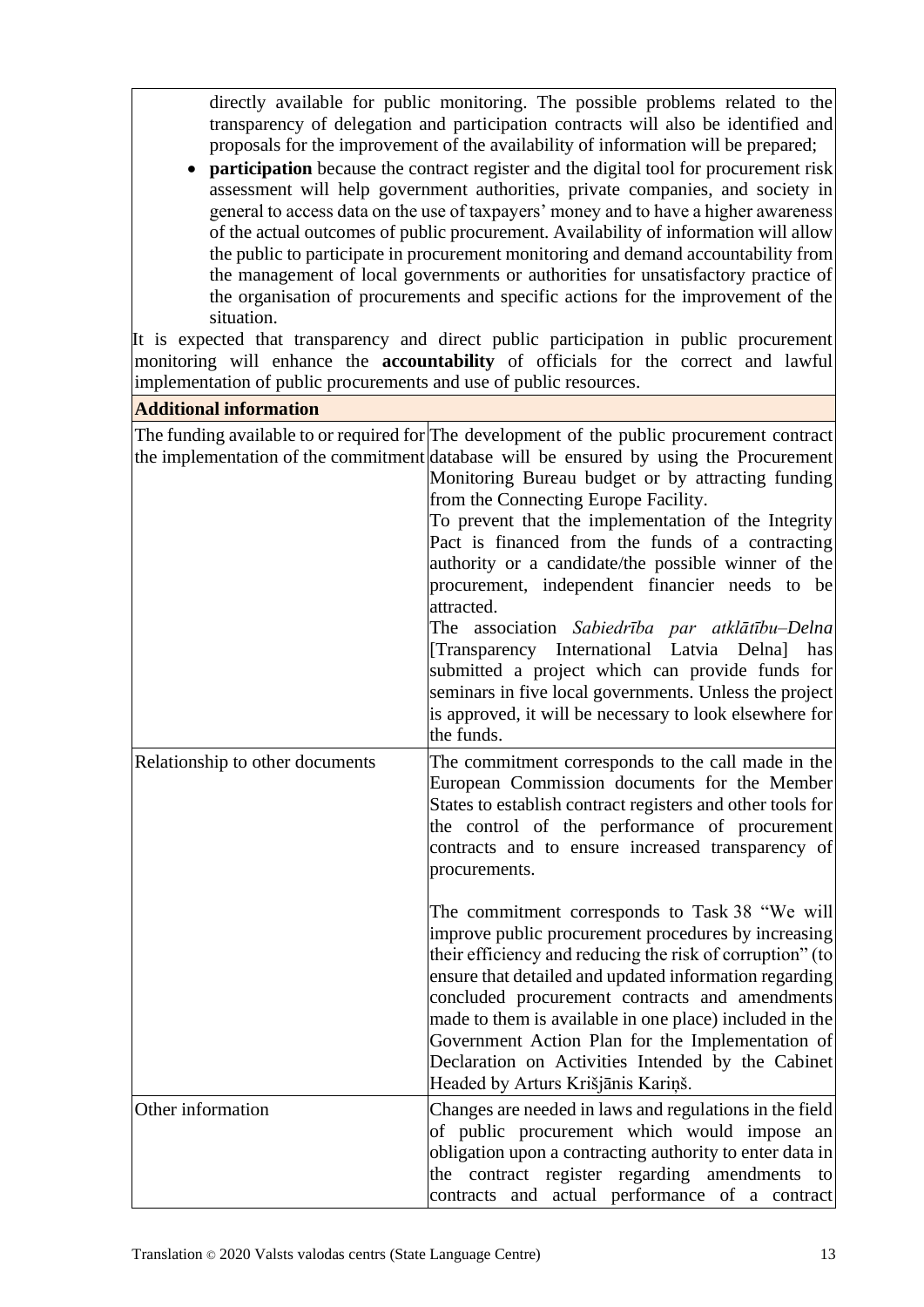|                                                                                                                                                                     | (contract price and deadline), as well as the reasons for<br>the termination of a contract. |                  |  |  |  |
|---------------------------------------------------------------------------------------------------------------------------------------------------------------------|---------------------------------------------------------------------------------------------|------------------|--|--|--|
| <b>Milestone</b><br>with<br>a<br>deliverable                                                                                                                        | verifiable Start date                                                                       | <b>End date</b>  |  |  |  |
|                                                                                                                                                                     |                                                                                             |                  |  |  |  |
| 1. Development of the<br>descriptions of methods for<br>the selection of data for the<br>digital tool for procurement<br>risk assessment                            | 1 January 2020                                                                              | 1 March 2020     |  |  |  |
| 2. Local governments have<br>been selected and training<br>seminars with regard to the<br>Integrity Pact (if financing is<br>available) have been given             | 1 January 2020                                                                              | 1 March 2020     |  |  |  |
| 3. Implementation of the<br>Integrity Pact / monitoring<br>of public procurement (or<br>evaluation of<br>implementation feasibility)                                | 1 March 2020                                                                                | 31 December 2021 |  |  |  |
| 4. Publication of the digital tool 1 March 2020<br>for procurement risk<br>assessment                                                                               |                                                                                             | 1 April 2020     |  |  |  |
| 5. Incorporation of an<br>obligation to enter<br>information in the contract<br>register in laws and<br>regulations in the field of<br>public procurement           | 1 January 2020                                                                              | 31 December 2021 |  |  |  |
| 6. Development and<br>introduction of the contract<br>register by ensuring the<br>entry and publication of<br>information                                           | 1 September 2020                                                                            | 31 December 2021 |  |  |  |
| 7. Evaluation of the results of<br>the application of the<br>Integrity Pact: a summary of<br>challenges and good<br>practices, proposals for<br>further application | 1 September 2021                                                                            | 31 December 2021 |  |  |  |
| 8. Provision of re-usable data<br>sets of the contract register<br>in the form of open data                                                                         | 1 January 2021                                                                              | 31 December 2021 |  |  |  |
| 9. Recommendations for the<br>availability of contracts<br>governed by public law<br>(delegation, participation<br>$etc.$ )                                         | 1 September 2020                                                                            | 1 September 2021 |  |  |  |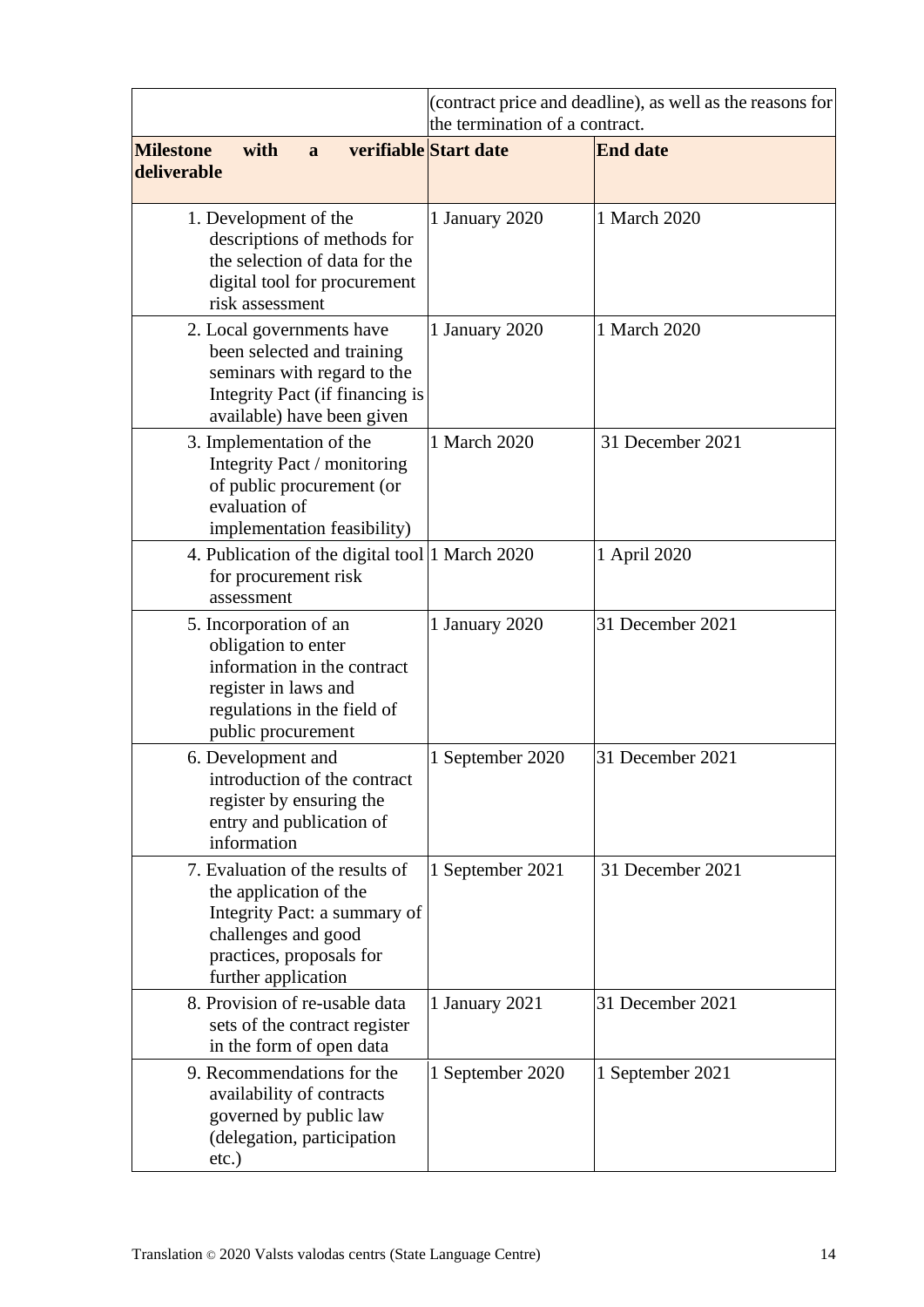<span id="page-14-0"></span>

| <b>COMMITMENT 2: Opening of data sets important to the freedom of information</b>            |                                                                                                                                                                                                                                                                                                                                                                                                               |  |  |  |  |  |
|----------------------------------------------------------------------------------------------|---------------------------------------------------------------------------------------------------------------------------------------------------------------------------------------------------------------------------------------------------------------------------------------------------------------------------------------------------------------------------------------------------------------|--|--|--|--|--|
| <b>Commitment</b> implementation start   1 January $2020 - 31$ December 2021<br>and end date |                                                                                                                                                                                                                                                                                                                                                                                                               |  |  |  |  |  |
| <b>Responsible authority</b>                                                                 | <b>Ministry of Environmental Protection</b><br>and                                                                                                                                                                                                                                                                                                                                                            |  |  |  |  |  |
|                                                                                              | <b>Regional Development</b>                                                                                                                                                                                                                                                                                                                                                                                   |  |  |  |  |  |
| <b>Responsible official</b><br>(given<br>position,<br>name,<br>contact<br>information)       | Toms Ceļmillers, System Analyst,<br>dati@varam.gov.lv                                                                                                                                                                                                                                                                                                                                                         |  |  |  |  |  |
| <b>Other parties involved</b>                                                                |                                                                                                                                                                                                                                                                                                                                                                                                               |  |  |  |  |  |
| State and local government authorities                                                       | Ministry of Justice, the Enterprise Register of the<br>Republic of Latvia, the Ministry of Finance, the<br>Procurement Monitoring Bureau, the Cross-Sectoral<br>Coordination Centre, the Corruption Prevention and<br>Combating Bureau, the Treasury, the State Revenue<br>Service, the Court Administration, the National<br>Health Service, the State Chancellery, the Ministry<br>of Education and Science |  |  |  |  |  |
| Representatives of the public                                                                | Sabiedrība par atklātību–Delna [Transparency]<br>International Latvia Delna], Sabiedriskās politikas<br>centrs PROVIDUS[Centre for Public Policy<br>PROVIDUS], Latvian Association of Local and<br>Regional Governments, the Latvian Open<br>Technology Association, the association Atvērtās<br>pārvaldības partnerība Latvijā [Open Government<br>Partnership in Latvia]                                    |  |  |  |  |  |
|                                                                                              |                                                                                                                                                                                                                                                                                                                                                                                                               |  |  |  |  |  |

**COMMITMENT DESCRIPTION**

**Which problems of public and State significance will this commitment address?**

In the field of open data, significant progress was achieved during the course of implementation of the Third National Open Government Partnership Action Plan of Latvia – the Open Data Portal of Latvia was established at data.gov.lv and new data sets were developed, guidelines for the support of publishers of open data were developed, and representatives of information and communication technologies sector were involved in the definition of priority data sets to be opened.

In the course of the development of this Action Plan, it was established, in cooperation with representatives of the public, that several data sets with regard to the fields of fighting corruption and transparency of judicial process, finance, budget, State payments, taxes, and actions of officials that are of essential significance to the freedom of information are still not available in the form of open data. If information would be more widely available in the form of open data, the public could analyse data and participate in the improvement of State administration processes, thus reducing the risks of corruption and increasing trust in the State administration.

In accordance with Section 10, Paragraph 2.1 of the Freedom of Information Law, the open data access refers only to generally accessible information, thus, in evaluating wider possibilities of opening data, both the requirements of personal data protection and requirements of laws and regulations governing other fields will be taken into account, and in cases of uncertainty the evaluation of the State Data Inspectorate will be requested.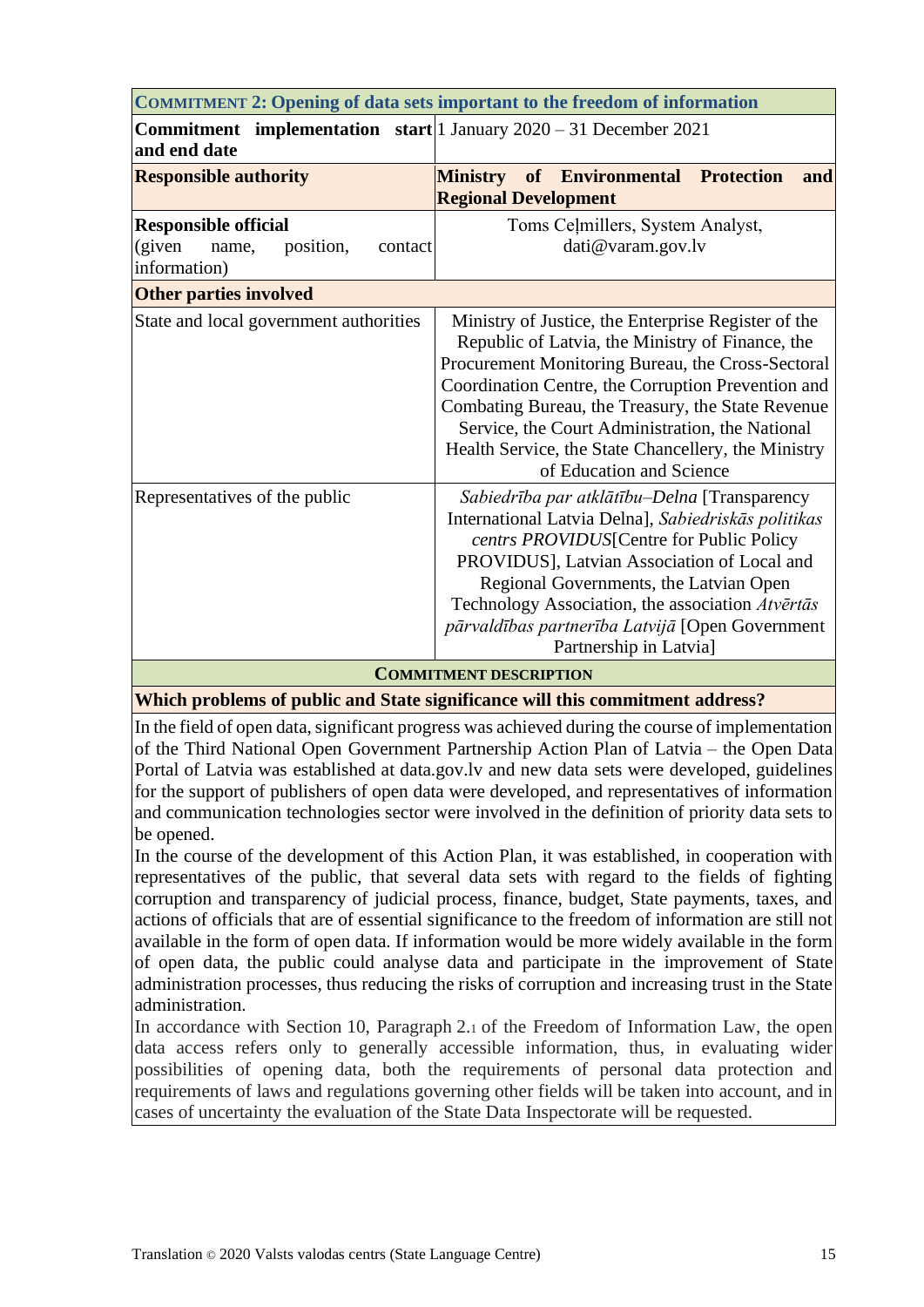#### **What is the commitment?**

The commitment constitutes **opening of the data sets of importance to the freedom of information**, and involves, in cooperation with the holders of data sets and representatives of the public, evaluation of wider possibilities for the opening of data in the following areas:

- 1. Payment of taxes: the total amount of taxes paid by taxpayers (merchants) in the taxation year and administered by the SRS (State Revenue Service)
- 2. The publicly accessible parts of the declarations of public officials submitted by the public officials, including the President, members of the Saeima, the Prime Minister, the Deputy Prime Minister, ministers, ministers for special assignments, Parliamentary Secretaries, and declarations of public officials of councillors of councils of republic cities (State Revenue Service)
- 3. Finances of political parties and donations to parties (Corruption Prevention and Combating Bureau)
- 4. Payments of the State budget expenditure\* (Treasury)
- 5. Information regarding the implementation of budgets of State administration institutions\*\* (Treasury)
- 6. Work of courts, speed in courthouses, instances, and types of cases, work of judges (Court Administration)
- 7. Work of medical treatment institutions and waiting times for services, work of doctors, allocation of funding and other data which allow to analyse and improve management of the health sector (National Health Service)
- 8. Complaints on procurements, on administrative sanctions imposed for infringements in procurement activities (Procurement Monitoring Bureau)
- 9. Field of education: educational institutions, number of educatees in educational institutions, number of students in higher education institutions, number of the academic staff and their division according to positions, accredited educational programmes, including higher education programmes (Ministry of Education and Science)
- 10. Human resources and remuneration in State administration, development of open data model for the remuneration registration system (RRS) (State Chancellery)

*\* Such a regulatory framework needs to be developed which would define in detail the regularity and the amount in which the information should be published, including exceptions and restrictions in relation to various data protection requirements in accordance with the Law on Payment Services and Electronic Money, Personal Data Processing Law, EU General Data Protection Regulation, and other laws and regulations governing the field of payments and budget implementation.*

*\*\* According to the programmes, sub-programmes, and expenditure economic classification codes laid down in the law on the state budget of the current year.*

The evaluation of data sets will result in recommendations determining the scope of data opening for each data set, the activities necessary for the opening of data, and time limits, if necessary, proposals for amendments to laws and regulations which ensure the opening of data. Recommendations will be developed in light of the availability of open data in each field and plans for the opening of data, considering the requirements for personal data protection and other requirements for data protection, and the best global practices for the opening of data of the relevant field.

The commitment is aimed at ensuring the widest possible availability of open data in the abovementioned fields.

**How will the commitment contribute to addressing the listed public problems?**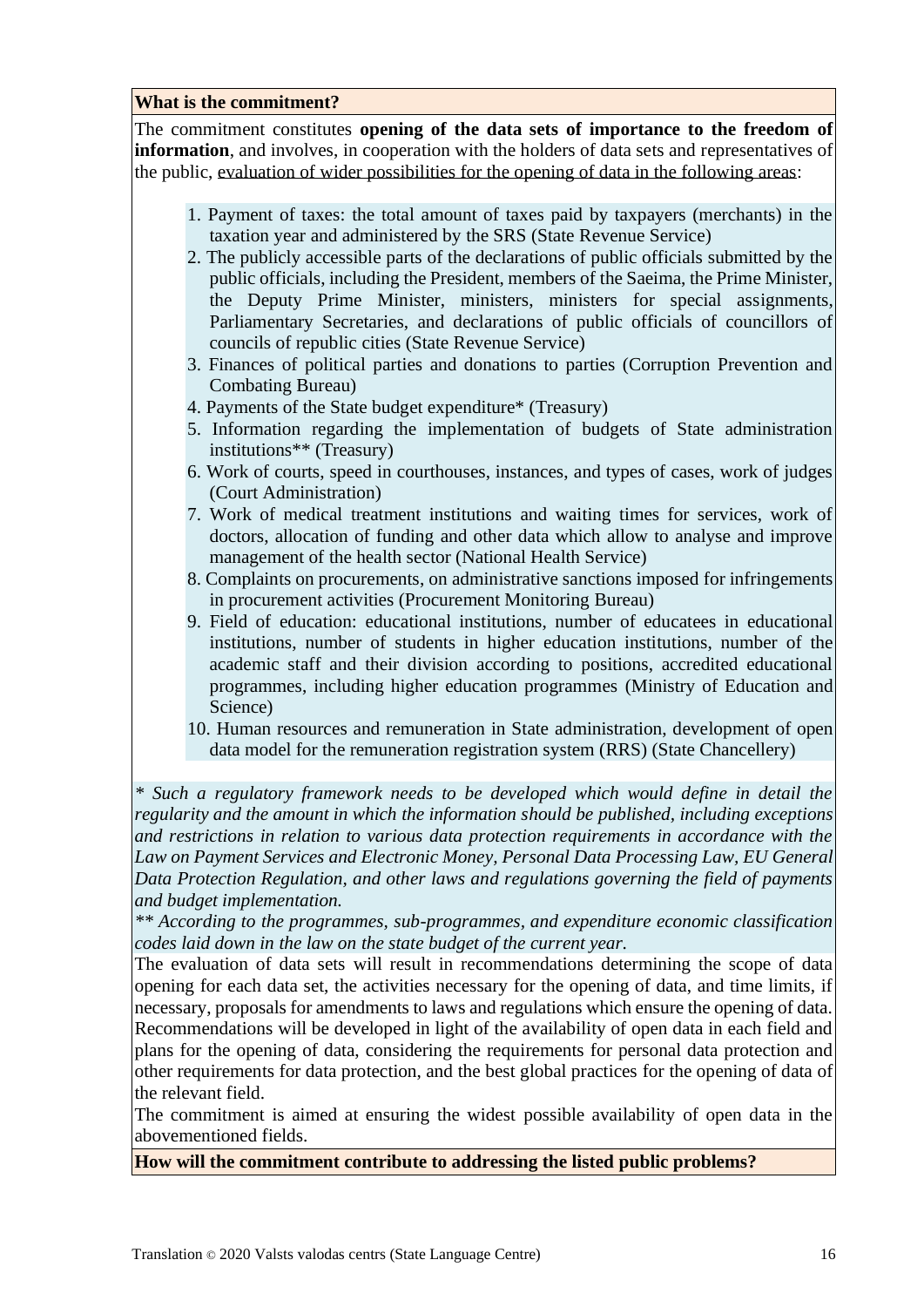The commitment will be initially implemented under the management of MoEPRD, consulting with the parties involved in order to develop recommendations for the opening of data sets. More open data will foster trust in State administration and allow everyone to participate and ascertain that activities of the public sector are transparent.

#### **Why is this commitment in line with the OGP values?**

The commitment is in line with the following OGP values:

- **transparency** because it provides for a wider disclosure of information to the public, as well as helps to improve the quality of the information provided and availability of information;
- **accountability** because it is oriented towards accountability of government institutions for the efforts taken and decisions made.

# **Additional information** The funding available to or required for It will be evaluated during the course of making the implementation of the commitment recommendations whether the opening of data sets will be ensured using the funds allocated from the State budget or additional funding will be required, including for the opening of which data sets it will be required. The question on the required additional State budget funding should be respectively examined during the process of the development of the budget for 2021. Relationship to other documents The opening of data is supported by the informative report Open Data Strategy of Latvia which provides for moving towards the introduction of the principle of "open by default" in the State administration. Correspondence to the UN Sustainable The opening of data corresponds to the Goal 16 of the Development Goals UN Sustainable Development – to promote peaceful and inclusive societies for sustainable development, provide access to justice for all and build effective, accountable and inclusive institutions at all levels (16.6. develop effective, accountable and transparent institutions at all levels; 16.10. ensure public access to information and protect fundamental freedoms, in

|                                                                                         | accordance with national legislation and international<br>agreements) |                  |  |  |
|-----------------------------------------------------------------------------------------|-----------------------------------------------------------------------|------------------|--|--|
| <b>verifiable</b> Start date<br><b>Milestone</b><br>with<br>$\mathbf{a}$<br>deliverable |                                                                       | End date         |  |  |
| Evaluation of data sets and 1 January 2020<br>development of recommendations            |                                                                       | 31 December 2020 |  |  |
| 2. Opening of data sets                                                                 | 1 January 2021                                                        | 31 December 2021 |  |  |

<span id="page-16-0"></span>

| <b>COMMITMENT 3: Transparency of interest representation and lobbying</b>                  |                                                                                                     |  |  |  |  |  |
|--------------------------------------------------------------------------------------------|-----------------------------------------------------------------------------------------------------|--|--|--|--|--|
| <b>Commitment</b> implementation start 1 January $2020 - 31$ December 2021<br>and end date |                                                                                                     |  |  |  |  |  |
| <b>Parties involved</b>                                                                    |                                                                                                     |  |  |  |  |  |
| State and local government authorities                                                     | The Saeima, LSPA, other competent authorities in the<br>field of interest representation/lobbying   |  |  |  |  |  |
| Representatives of civil society                                                           | Sabiedrība par atklātību–Delna [Transparency]<br>International Latvia Delna], Association of Senior |  |  |  |  |  |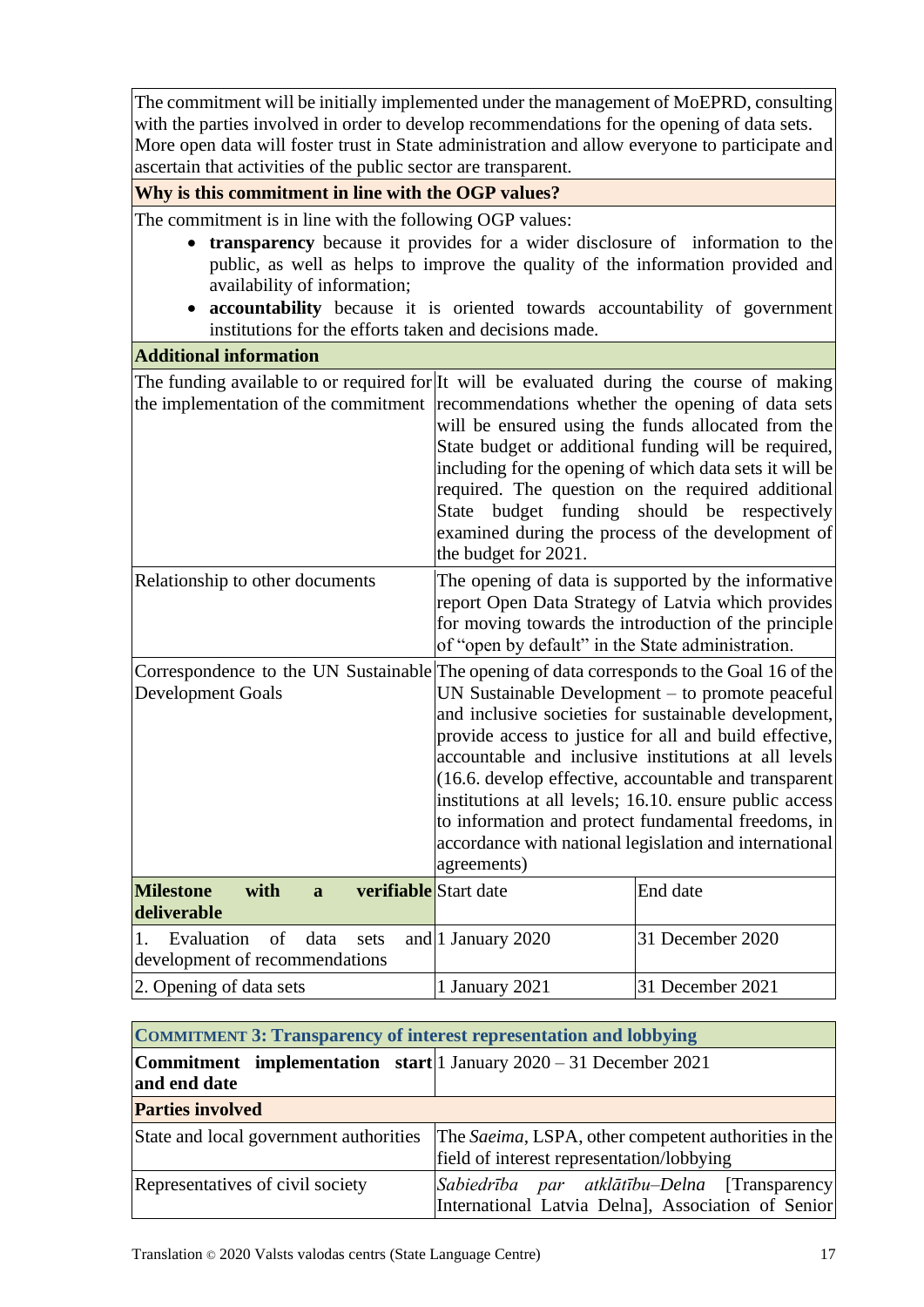|  |  |                                                     |  | Communities of Latvia, Kurzeme NGO Centre,      |
|--|--|-----------------------------------------------------|--|-------------------------------------------------|
|  |  |                                                     |  | Latvia Hemophilia Society, association Latvijas |
|  |  | <i>Pilsoniskā alianse</i> [Civic Alliance – Latvia] |  |                                                 |
|  |  |                                                     |  |                                                 |

#### **COMMITMENT DESCRIPTION**

#### **Which problems of public and State significance will this commitment address?**

In Latvia, work on a legal framework for transparency of lobbying has been underway for approximately 10 years, however, without any significant, practical results.<sup>9</sup> So far work has been twofold:

- to include the framework related to lobbying in one law, or
- to incorporate the framework related to lobbying into several laws and regulations.

With regard to the first option, a working group established by the Corruption Prevention and Combating Bureau (hereinafter – the CPCB) developed a draft law – Lobbying Transparency Law. However, on 17 February 2014, this draft law was examined and rejected at a meeting of the Cabinet committee, and it was ordered to make proposals for the inclusion of the framework for lobbying in the existing laws and regulations.

Work was started to include the framework for lobbying in the following laws and regulations:

- Rules of Procedure of the *Saeima* (framework with regard to the communication between the members of the *Saeima* and lobbies and third parties affecting legislative process; to provide for liability in the Code of Conduct of the members of the *Saeima*);
- State Administration Structure Law (include the definition of lobbying);
- law On Prevention of Conflict of Interest in Activities of Public Officials (lobbying restrictions);
- Cabinet Instruction, Procedures for Assessing Initial Impact of a Draft Legal Act (indicate lobbying activities in the abstract of a legal act);
- Cabinet Regulation, Procedures for the Public Participation in the Development Planning Process, and Cabinet Regulation, Procedures for Publishing Information on the Internet by Institutions, (registration and publication of information regarding lobbyists).

Yet a common understanding was missing both at the administrative and political level, and amendments did not go through. Currently amendments to the Rules of Procedure of the *Saeima* are being advanced.

On 9 June 2017, it was acknowledged in the conference *Lobēšanas regulējuma nepieciešamība Latvijā* [The Need for the Framework for Lobbying in Latvia] which was organized by the Commission for the Improvement of Legal Environment established by the President Raimonds Vējonis that such framework is necessary, lobbying should be transparent, and that it is also important to promote transparency of the decision-making process. Discussions took place at the conference on different framework models, lobbyist registers and experience of other countries and international organisations.<sup>10</sup>

Currently society holds many prejudices about lobbying. It is believed that decision-making is not sufficiently transparent and decisions are often taken under the influence of some personal

<sup>9</sup> The need for transparency of lobbying was first analysed in the concept developed by the CPCB "The need for the Legal Framework for Lobbying in Latvia" which was examined by the Cabinet (approved by the Cabinet Order No. 435 of 28 July 2008).

<sup>10</sup> LV Portāls. 19.06.2017. *Būt vai nebūt Lobisma atklātības likumam?*, see: https://lvportals.lv/norises/288071 but-vai-nebut-lobisma-atklatibas-likumam-2017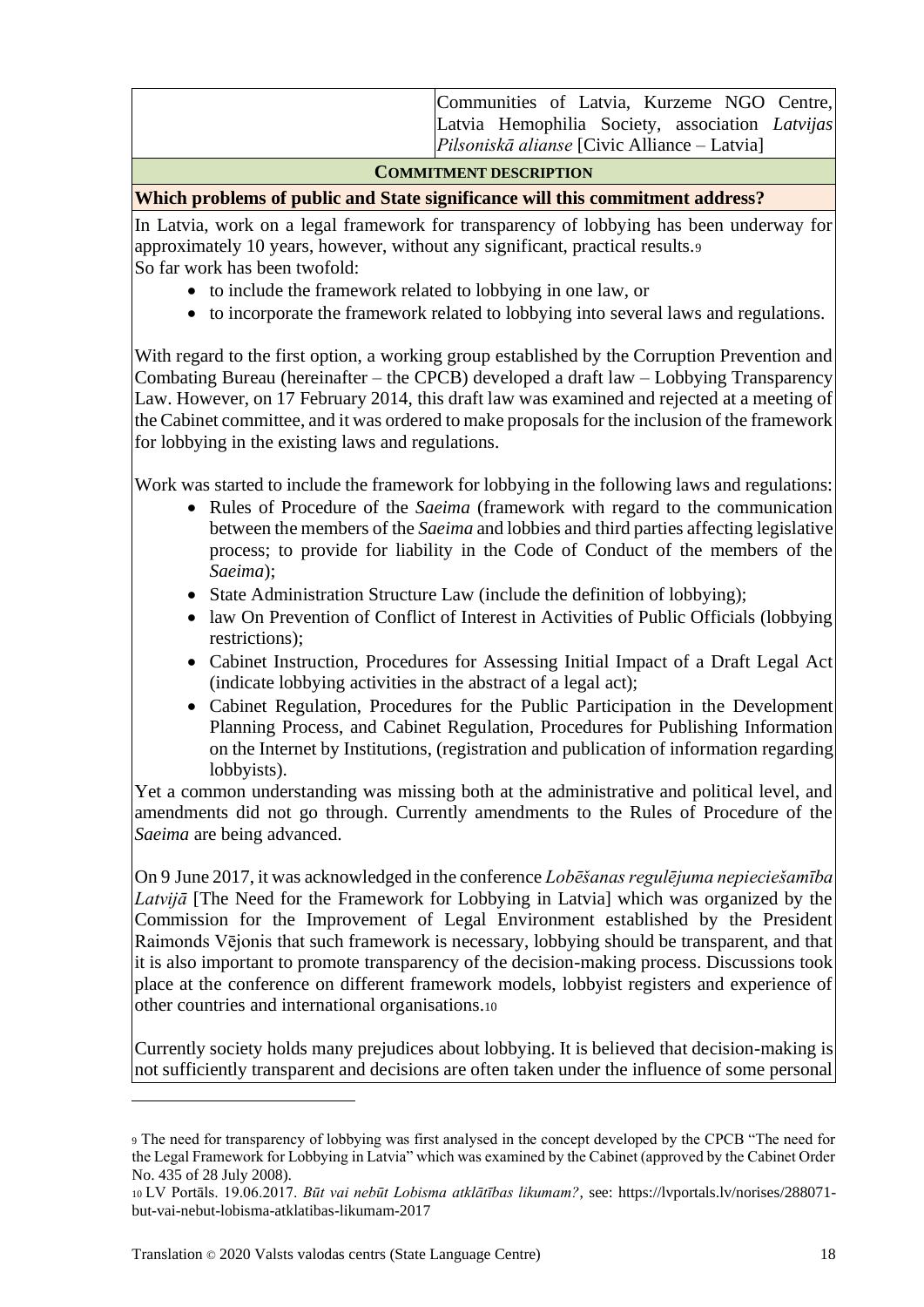interests, and they are not justified or does not correspond to the public interest. The interests, however, are legitimate, and they should be understandable and transparent. Implementation of the activities is important in order to make it more clear whose interests (of a member, owner, intermediary) a person represents.

In October 2019, the Defence, Internal Affairs and Corruption Prevention Committee of the *Saeima* established a working group for the development of the draft lobbying transparency law. In 2019, the Analytical Service of the *Saeima* made a study on lobbying. The working group started to work on the development of the draft lobbying transparency law in 2020. The working group of the *Saeima* intends to develop a comprehensive framework in order to promote the transparency of interest representation in different branches of State powers.

#### **What is the commitment?**

The commitment constitutes the promotion of **the transparency of represented interests and lobbying** in the following directions:

- **improvement of the framework for interest representations (transparency of lobbying);**
- **informative measures, including in public, to promote the transparency of the represented interests and raise awareness of its benefits;**
- **initiatives for the introduction of greater transparency of the meetings of specific officials (open calendars);**
- **raising awareness of the transparency of lobbying in institutions (at the level of employees and managers).**

## **How will the commitment contribute to addressing the listed public problems?**

An interest representation (lobbying transparency) law would solve the long-standing problem of the lack of a common framework for the transparency of lobbying. It would promote transparency of the interests under the influence of which specific decisions have been made (the groups whose interests were heard). This would also improve the participation process, since not only the participating parties/participants of the agreement process should be indicated in more detail and more systematically, but also the lobbyists with whom meetings have been held, whose and which interests in particular a person/organisation has represented.

## **Why is this commitment in line with the OGP values?**

The commitment is in line with the following OGP values:

- **transparency** because increased availability of information and greater clarity of the represented interests will be ensured;
- **accountability** because it will be required to disclose to the public which interests have affected the decisions. Also persons and organisations will be expected to indicate the interests they are representing;
- **public participation** because equal approach to the decision-taking process will be promoted.

Headed by Arturs Krišjānis Kariņš.

#### **Additional information**

The funding available to or required for The commitment will be implemented using the the implementation of the commitment budgetary resources available to the parties involved Relationship to other documents The commitment corresponds to Task 183 "We will ensure the transparency of interest representation and transparency of the public sector information" of the Government Action Plan for the Implementation of the Declaration on Activities Intended by the Cabinet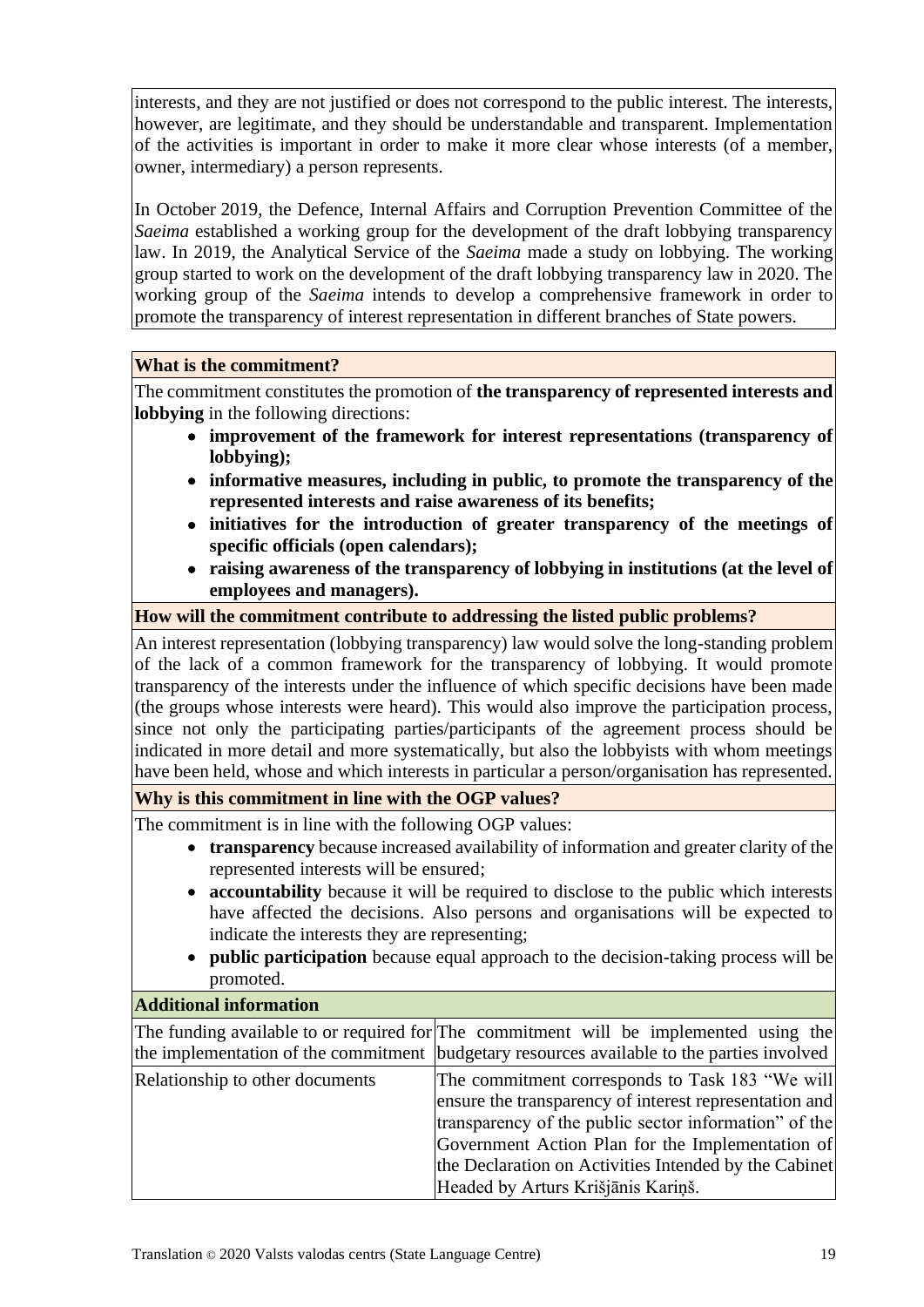| Development Goals                                                                                                                                                                                                                                           | Correspondence to the UN Sustainable Corresponds to the Target 16.7 of the UN Sustainable<br>Development – "Ensure responsive, inclusive,<br>participatory and representative decision-making at<br>all levels". |                  |
|-------------------------------------------------------------------------------------------------------------------------------------------------------------------------------------------------------------------------------------------------------------|------------------------------------------------------------------------------------------------------------------------------------------------------------------------------------------------------------------|------------------|
| <b>Milestone</b><br><b>verifiable</b> Start date<br>with a<br>deliverable                                                                                                                                                                                   |                                                                                                                                                                                                                  | End date         |
| The matter of lobbying transparency is 1 March 2020<br>included in one training provided by the<br>Latvian<br>School<br>of<br>Public<br>Administration and one<br>training<br>provided within the Programme for the<br>Development of Senior-Level Managers |                                                                                                                                                                                                                  | 31 December 2021 |

<span id="page-19-0"></span>

| <b>COMMITMENT 4: Open government in local governments</b>                                    |                                                                                                                                                                                                                                                                                                                                                                                                                                                                                                                  |  |
|----------------------------------------------------------------------------------------------|------------------------------------------------------------------------------------------------------------------------------------------------------------------------------------------------------------------------------------------------------------------------------------------------------------------------------------------------------------------------------------------------------------------------------------------------------------------------------------------------------------------|--|
| <b>Commitment</b> implementation start 1 January $2020 - 31$ December $2021$<br>and end date |                                                                                                                                                                                                                                                                                                                                                                                                                                                                                                                  |  |
| <b>Responsible authorities</b>                                                               | Ministry of Environmental Protection<br>and<br>Regional Development in cooperation with the<br>Latvian Association of Local and Regional<br><b>Governments</b>                                                                                                                                                                                                                                                                                                                                                   |  |
| <b>Responsible official</b><br>(given<br>position,<br>name,<br>information)                  | Maija<br>Anspoka, MoEPRD, Public<br>Services<br>contact Department, maija.anspoka@varam.gov.lv<br>Jevgēnija Butņicka, MoEPRD, Regional Policy<br>Department, jevgenija.butnicka@varam.gov.lv<br>Kristīne Kinča, Latvian Association of Local and<br>Regional Governments, kristine.kinca@lps.lv                                                                                                                                                                                                                  |  |
| <b>Other parties involved</b>                                                                |                                                                                                                                                                                                                                                                                                                                                                                                                                                                                                                  |  |
| State and local government authorities                                                       | SC, Latvian Association of Large Cities, other local<br>government institutions, VSIA "Latvijas Vēstnesis"<br>[State limited liability company Official Gazette of<br>Latvia]                                                                                                                                                                                                                                                                                                                                    |  |
| Representatives of the public                                                                | The foundation Sabiedrības līdzdalības fonds<br>[Foundation for Public Participation]<br>(portal)<br>ManaBalss.lv), Lilita Seimuškāne, lecturer at the<br>University of Latvia, the association Atvertas<br>pārvaldības partnerība Latvijā [Open Government]<br>Partnership in Latvial, Sabile Care Foundation<br>"Kalme", Kurzeme NGO Centre, Sabiedriskās<br>politikas centrs PROVIDUS [Centre for Public Policy<br>PROVIDUS], the association Latvijas Pilsoniskā<br><i>alianse</i> [Civic Alliance - Latvia] |  |
|                                                                                              | <b>COMMITMENT DESCRIPTION</b>                                                                                                                                                                                                                                                                                                                                                                                                                                                                                    |  |

**Which problems of public and State significance will this commitment address?**

Local governments are much closer to residents than central State authorities, therefore many of them have accrued valuable experience in involvement of the public in the processes for the development of the local government, budget planning, and also organisation of advisory councils, competitions for residents' projects and public consultations on documents.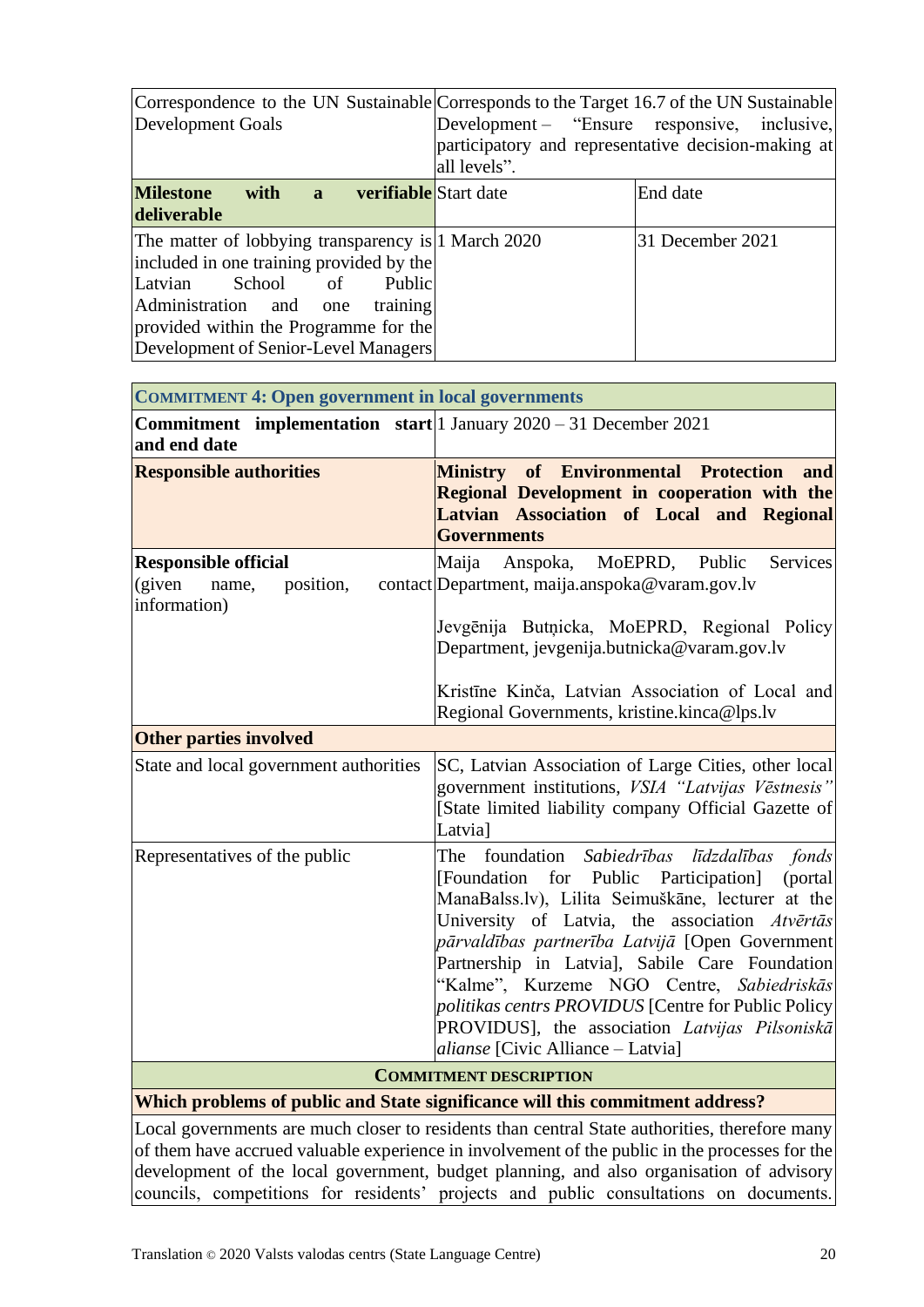However, the examples of good practice cannot be shared as they are not sufficiently gathered. Recently a collection of good practice examples was published which included several examples of an efficiently organised consultation process.<sup>11</sup>

A current problem the addressing of which within the framework of this commitment would be useful in the next two years is the strengthening of residents' participation in local governments by educating them on participation possibilities and strengthening their participation capacity.<sup>12</sup>

Several important events related to the participation in local governments will be implemented within the framework of Regional Policy Guidelines for 2021–2027 which inter alia foresees: • education of the representatives of local government authorities on promotion of participation, mutual benefits and types of participation;

- provision of methodological support for increasing the capacity of various groups in society in respect of participation measures;
- promotion of the implementation of participatory budgeting in local governments by making the necessary changes in the laws and regulations.

Introduction of participatory budgeting in local governments is one of the topics discussed in the development of this plan. At the moment, participatory budgeting is implemented only in the local government of the Riga City. Introduction of participatory budgeting also in other local governments would allow to involve residents in taking decisions on changes needed in the local government and priorities for the allocation of the local government funding by submission of project ideas and voting on them.

During the development of this commitment other directions for the promotion of participation in local governments were also identified. Referenda of local governments, for example, is an essential public participation tool. They allow for a certain number of residents of the local government to request an issue to be decided by the council, but the council determines whether it will satisfy the request (provision similar to the one included in the Rules of Procedure of the *Saeima*, only at the local government level). Collective submissions and petitions may be developed at the local government level.

This commitment foresees to commence the movement of open local governments. It aims to increase the openness and transparency in the work of local governments. Local governments choose to participate in this movement on their own initiative, committing to take specific actions. The responsible authorities shall, in cooperation with the State Chancellery, gather and disseminate the results. A local government can join the Open Government Declaration13, make relevant changes that promote openness, for example, improve the availability of information regarding participation on its website (for example, improve the availability of the binding regulations of the local government, publish the list of employees in working groups, highlight information regarding public consultations, NGO financing possibilities, possibilities for residents to participate in the work of local governments etc.), or apply the transparency

<sup>11</sup> Providus. *Pārskats par iedzīvotāju iesaistes piemēriem*. 2019. See: http://providus.lv/article\_files/3606/original/final\_labots.pdf?1572010383

<sup>12</sup>Workshop *Iedzīvotāju līdzdalības veicināšana: labā prakse un nākotnes ieceres* [Promotion of Residents' Participation: Good Practice and Future Plans] of the local government cooperation network *Reģionālā attīstība un sadarbība* [Regional Development and Cooperation]. 18.12.2019. www.lps.lv/lv/komitejas/regionalasattistibas-un-sadarbibas-komiteja/5277-lps-regionalas-attistibas-un-sadarbibas-jautajumu-tikla-sanaksme-18 decembri-2019-kekava

<sup>13</sup> See: https://www.opengovpartnership.org/process/joining-ogp/open-government-declaration/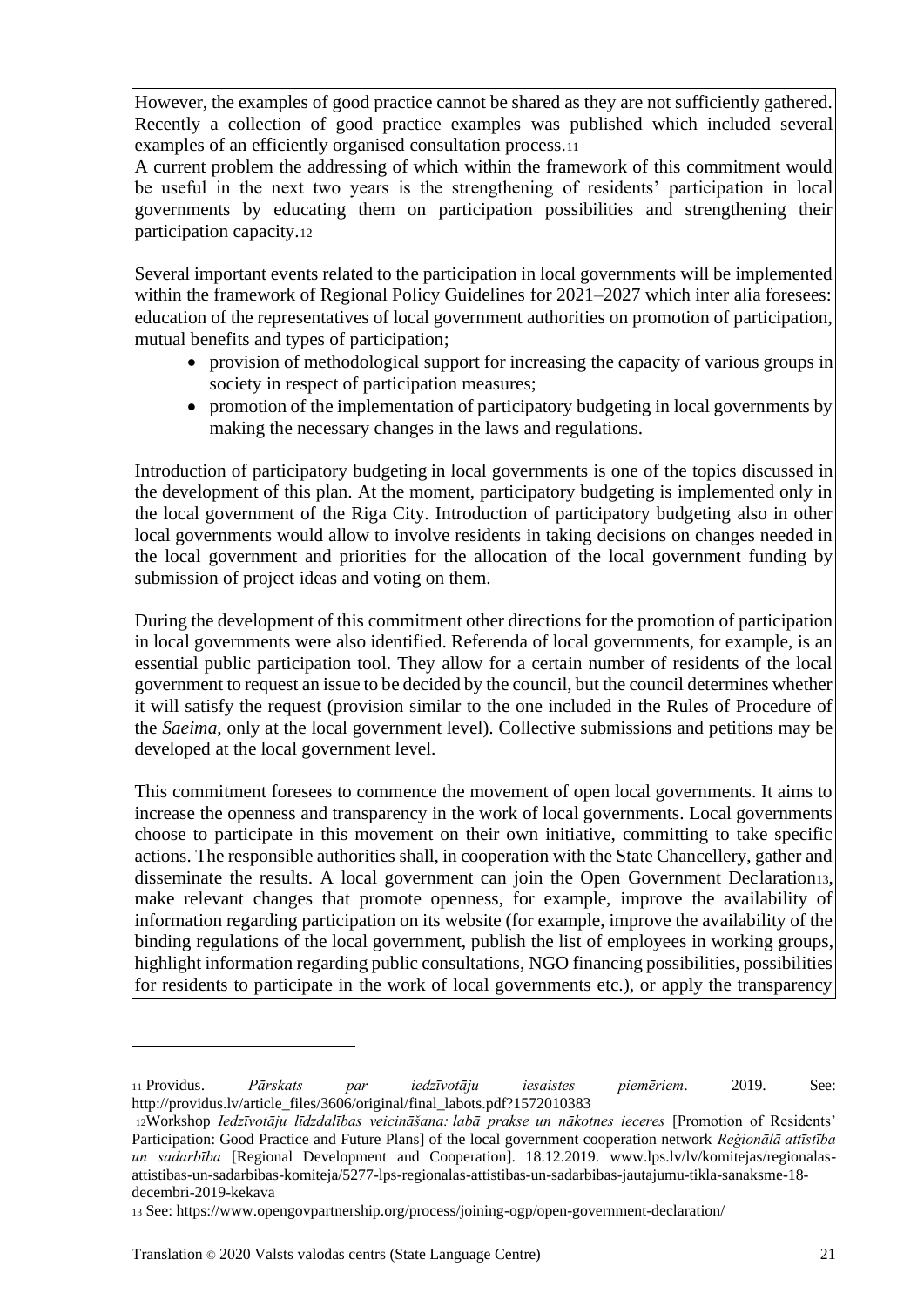standard (recommendations) for local governments developed within the framework of this commitment, introduce participatory budgeting etc.

Similarly, since 2014 several local governments have, within the framework of an analogue Estonian Action Plan, undertaken the initiative to make their work more transparent and accessible to residents.<sup>14</sup>

During the development of this Action Plan the need to ensure greater availability of the binding regulations of local governments both to local inhabitants and the country in overall, for example, to merchants, was identified. It would be useful to ensure the availability of the consolidated versions of binding regulations on the websites of local governments and to publish the complete text of biding regulations in the official gazette *Latvijas Vēstnesis* and to codify them in the portal of laws and regulations www.likumi.lv. As a result, any interested person could compare the regulatory framework adopted by different local governments. For example, merchants could find it as a useful tool for choosing the local government in which to develop their commercial activities.

## **What is the commitment?**

The commitment constitutes the creation of supportive environment in local governments which is oriented towards practising participation and greater transparency. The commitment includes the following activities:

# **1. Minimising formality in public participation:**

- compilation of the good practices of public participation and establishment of practical cooperation networks;
- development of openness standards and recommendations for local governments;
- development of proposals for residents on how to prepare themselves for a conversation with members of the council/council;
- involvement of NGOs in the problem solving:
- promotion of digital participation forms (such as surveys);
- indicating a point of contact on websites of local governments where information regarding the possibilities of public participation in a specific local government can be obtained.

# **2. Improvement of the framework for participation and availability of information which concerns residents in local governments:**

- Evaluation by local governments of the possibility to incorporate a section on the public participation process and on issues and proposals in their binding regulations.
- Evaluation by local governments of the possibility to include the 'catch-the-eye' procedure in meetings of the local government council in order to allow residents to express their ideas, as well as include a section of public participation in the by-laws in committee meetings before council meetings.
- Publication on websites of local governments of the consolidated version of the regulations of local governments, instead of separate amendments.
- Ensuring that binding regulations of all local governments are published in the official gazette *Latvijas Vēstnesis* and codified in the portal of laws and regulations www.likumi.lv.

<sup>14</sup>See: 20–35 minute in the recording of the conference https://www.youtube.com/watch?v=5V38gIi09II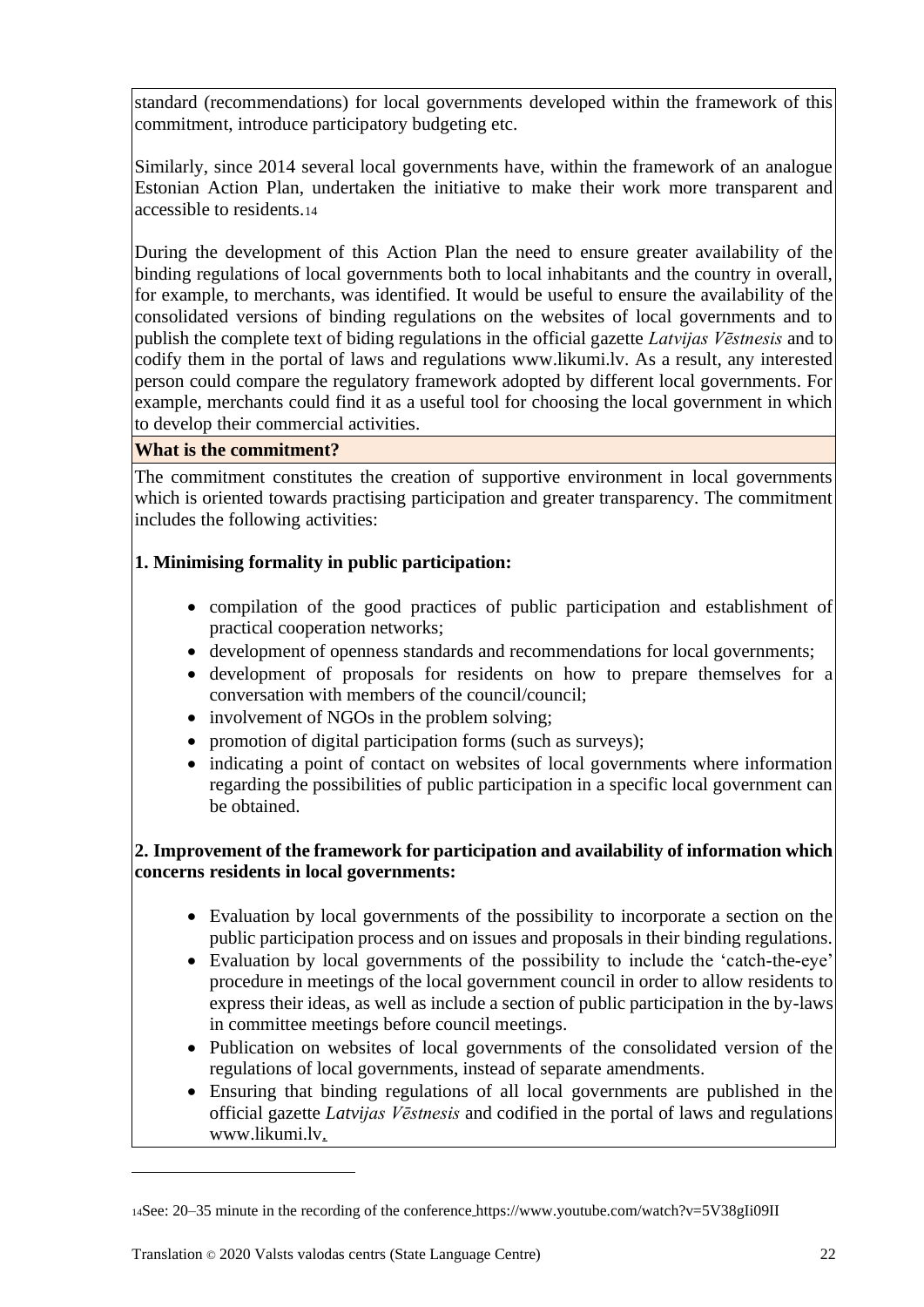• Making the format of local government spatial development planning documents user-friendly to residents (for example, a summary in a readily comprehensible form or review of the entire format). Organisation of travels of the members of city councils to residents and provision of reports thereto on the completed and planned activities.

# **3. Promotion of educational initiatives for participation:**

• Implementation of initiatives in local governments for the education of residents about participation possibilities.

*(Activity 3 shall be implemented in conjunction with the Commitment 5)*

## **4. Open local government movement:**

- Each local government is invited to, within the framework of this Action Plan, perform activities within its local government which promote openness, transparency of actions, accessibility to and participation of residents.
- Local governments are invited to inform the responsible authorities of their participation in the activities foreseen in this Action plan and of the implanted activities. The SC shall include this information in reports on the implementation of the Action Plan and may also share it with other countries as the good practice of Latvia.

**Upon coming into force of this Action Plan, the responsible institutions shall, with the support of the State Chancellery and in cooperation with all parties involved, develop a plan for the implementation of this commitment by specifying the distribution of responsibilities for the activities referred to in this Section therein.** 

**How will the commitment contribute to addressing the listed public problems?**

The commitment will enhance transparency in local governments – openness and public participation.

Recommendations for ensuring transparency will be provided to local governments, and the internal regulatory framework of local governments will be improved by incorporating requirements for participation therein.

Local governments, upon their own initiative, will be able to participate in this plan and implement relevant activities for openness.

The commitment is also oriented towards provision of qualitative and understandable information to residents.

## **Why is this commitment in line with the OGP values?**

The commitment corresponds to the following OGP values:

- **transparency** because provides for greater disclosure of information to the public, as well as helps to improve the quality and understandability of the provided information;
- **participation** because it is oriented towards a wider and more efficient public participation in the work of local governments.

#### **Additional information**

| The funding available to or required for The commitment will be implemented from the State |  |  |
|--------------------------------------------------------------------------------------------|--|--|
| the implementation of the commitment budget, local government budget or organisation       |  |  |
| budget funds available to the involved parties.                                            |  |  |
| If ministries and other central bodies will need                                           |  |  |
| additional funding from the State budget for the                                           |  |  |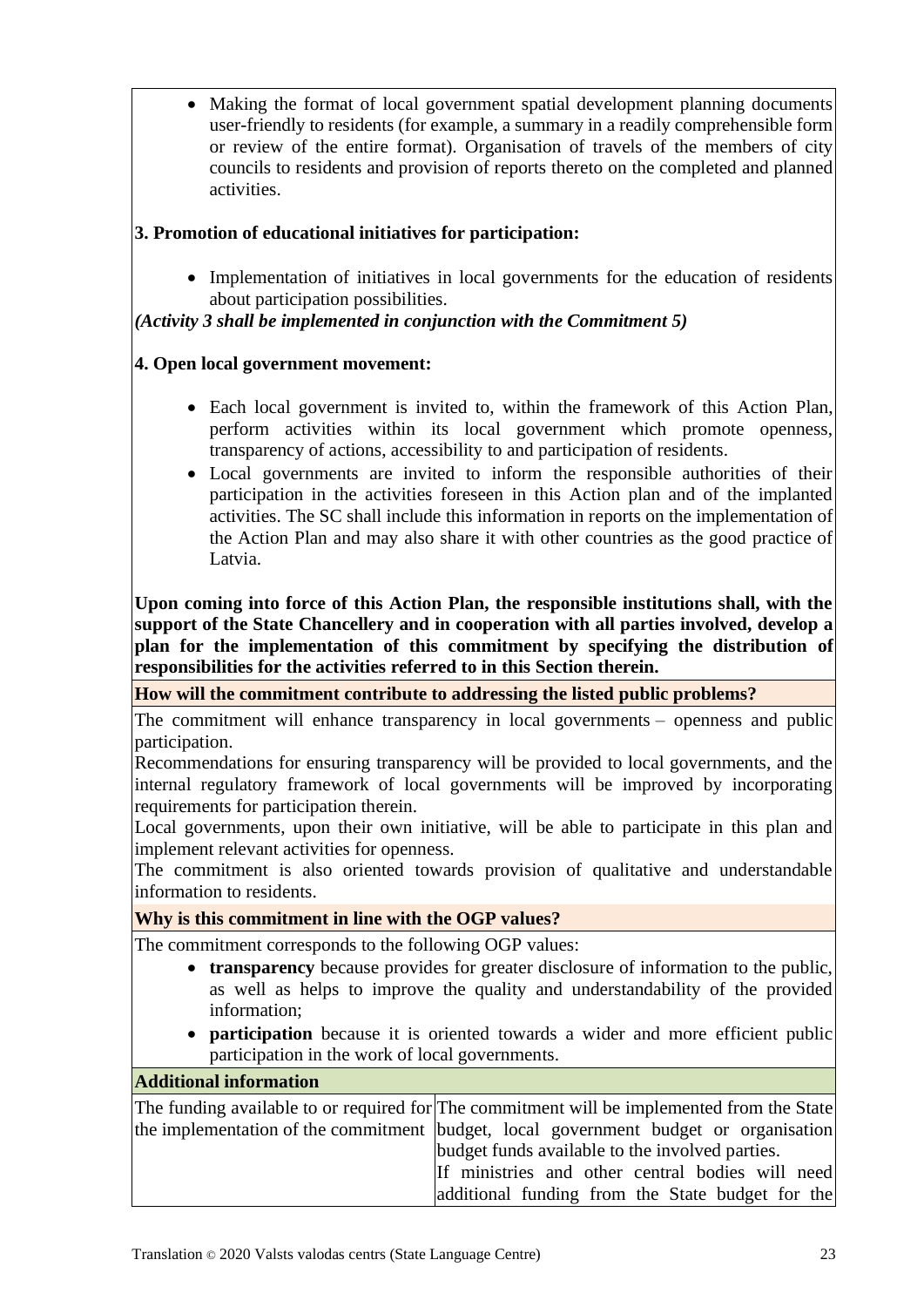|                                                                                                               | activities related to the development of new digital<br>tools, educational work or coordination of the open<br>local government movement or practical cooperation<br>network, this matter should be examined in the<br>process of developing the draft State budget law for<br>2021 and draft medium term budget framework law. |                  |
|---------------------------------------------------------------------------------------------------------------|---------------------------------------------------------------------------------------------------------------------------------------------------------------------------------------------------------------------------------------------------------------------------------------------------------------------------------|------------------|
| Relationship to other documents                                                                               | Regional Policy Guidelines for 2021-2027<br>The conceptual report Par līdzdalības budžeta<br><i>ieviešanu Latvijā</i> [On the<br>Introduction<br>of<br>Participatory Budgeting in Latvia] (in the process of<br>development)<br>National Development Plan of Latvia 2021-2027 (in<br>the process of development)                |                  |
| Development Goals                                                                                             | Correspondence to the UN Sustainable Corresponds to the Target 16.7 of the UN Sustainable<br>Development - "Ensure responsive, inclusive,<br>participatory and representative decision-making at<br>all levels".                                                                                                                |                  |
| <b>Milestone</b><br><b>verifiable</b> Start date<br>with<br>$\mathbf{a}$<br>deliverable                       |                                                                                                                                                                                                                                                                                                                                 | End date         |
| 1. Development of openness standards 1 February 2020<br>recommendations<br>for<br>local<br>and<br>governments |                                                                                                                                                                                                                                                                                                                                 | 1 December 2020  |
| 2. At least three local governments get 1 March 2020<br>involved in the open local government<br>movement     |                                                                                                                                                                                                                                                                                                                                 | 31 December 2021 |

#### <span id="page-23-0"></span>**COMMITMENT 5: Efficient public participation in reform processes and addressing of topical societal issues**

| <b>Commitment implementation start</b>   1 January $2020 - 31$ December 2021<br>and end date |                                                                                                                                                                                                                                                                         |  |
|----------------------------------------------------------------------------------------------|-------------------------------------------------------------------------------------------------------------------------------------------------------------------------------------------------------------------------------------------------------------------------|--|
| <b>Responsible authority</b>                                                                 | <b>State Chancellery</b>                                                                                                                                                                                                                                                |  |
| <b>Responsible official</b><br>(given name, position,<br>information)                        | Inese Kušķe, SC, State Administration Policy<br>contact Department, inese kuske@mk.gov.lv                                                                                                                                                                               |  |
| <b>Other parties involved</b>                                                                |                                                                                                                                                                                                                                                                         |  |
| State and local government authorities                                                       | Latvian School of Public Administration, the<br>MoEPRD, the Ministry of Justice, the Ministry of<br>Defence, the Ministry of Foreign Affairs, the Ministry<br>of Culture, the CPCB, the Society Integration<br>Foundation, the Ministry of Health                       |  |
| Representatives of the public                                                                | Sabiedriskās politikas centrs PROVIDUS [Centre for<br>Public Policy PROVIDUS, the foundation<br>Sabiedrības līdzdalības fonds [Foundation for Public]<br>Participation] (portal ManaBalss.lv), the association<br>Latvijas Pilsoniskā alianse [Civic Alliance – Latvia] |  |
| <b>COMMITMENT DESCRIPTION</b>                                                                |                                                                                                                                                                                                                                                                         |  |
| Which problems of public and State significance will this commitment address?                |                                                                                                                                                                                                                                                                         |  |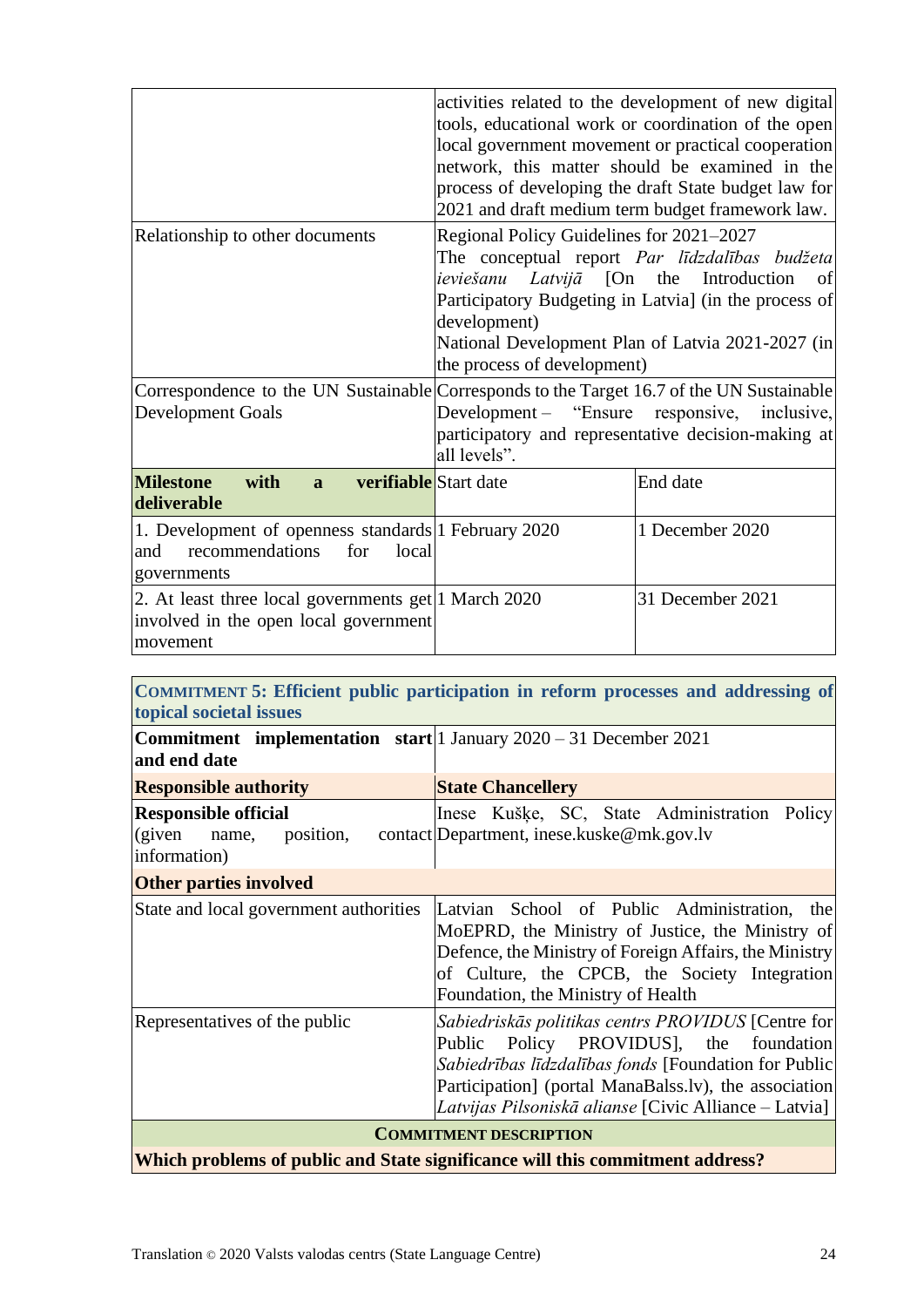The existing legal framework stipulates an obligation for the State and local government authorities to ensure public participation:

- in the development planning process, as well as in the drawing up of draft legal acts which substantially change the current framework or provide for the introduction of new political initiatives;<sup>15</sup>

- if a project could affect the rights or legal interests of any part of the public;<sup>16</sup>

- in matters that are important to the public17.

Cabinet Regulation No. 970 of 25 September 2009, Procedures for the Public Participation in the Development Planning Process, specifies the stages in which public should be involved: the proposing of a process and the drawing up, introduction, monitoring, evaluation and updating of a document. It also lists the following types of participation which may be used: working groups, advisory councils, public consultations (period of time), public discussions (meetings), discussion groups, forums, opinion in writing and other participation activities.

A proposal was put forward in the working group for the development of the commitment to improve the framework for the ensuring of public participation at the local government level in order to introduce the tools necessary for public participation (such as local referenda) in local governments.

In brief, the current framework of participation generally provides for a sufficiently wide public participation.

Problems the solving of which should take priority are related to the ensuring of public participation in practice. Participation in the work of State and local governments in practice is not ensured to the sufficient extent and efficiently.

The survey *Par sabiedrības līdzdalību valsts un pašvaldību iestāžu darbā* [On Public Participation in the Work of State and Local Government Institutions] conducted by the State Chancellery in 2018 indicated the following problems: the public wishes to participate at an early stage, in most cases the information provided by State administration and local government institutions regarding possibilities of participation is neither timely, nor sufficient and understandable, there is a lack of constructive discussion, feedback and information about participation results, consequently leading to the loss of motivation for participation.

It is interesting to note that the problems indicated in the survey is conducted by the SC after a year in October 2019 partly reiterate the findings of the survey of 2018: information regarding the participation possibilities is not available in a timely manner and in one place, there is no proactive call for participation, participation is not wanted, but rather formal, the opinion cannot be expressed in a convenient manner, there is a lack of a reasonably organised consultation process, there is no traceability of initiatives, there is a lack of feedback and communication of participation results, the language in which residents are addressed is not clear and understandable.

It should also be noted that the number of convincing examples of consultations and participation of residents before any of the major reforms, development of new policies or introduction of changes having a significant effect on the public is not sufficiently high.

Within the last seven years, the number of consultative authorities of ministries and their subordinate institutions has increased – in 2018 there were 170 such authorities, but it has not been analysed how widely and efficiently they are used as a platform for the involvement of public.

Problems point to the lack of understanding, tools, methods and often also capacity and resources both in State and local government authorities and public organisations directly for

<sup>15</sup>Paragraph 5 of the Cabinet Regulation No. 970 of 25 September 2009, Procedures for the Public Participation in the Development Planning Process.

<sup>16</sup>The State Administration Structure Law. Section 10, Paragraph seven.

<sup>17</sup>The State Administration Structure Law. Section 48, Paragraph two.

<sup>18</sup>State Chancellery. *Ideju Talka: Izsaki savu viedokli par atvērto pārvaldību*. Summary of results. 14.10 2019.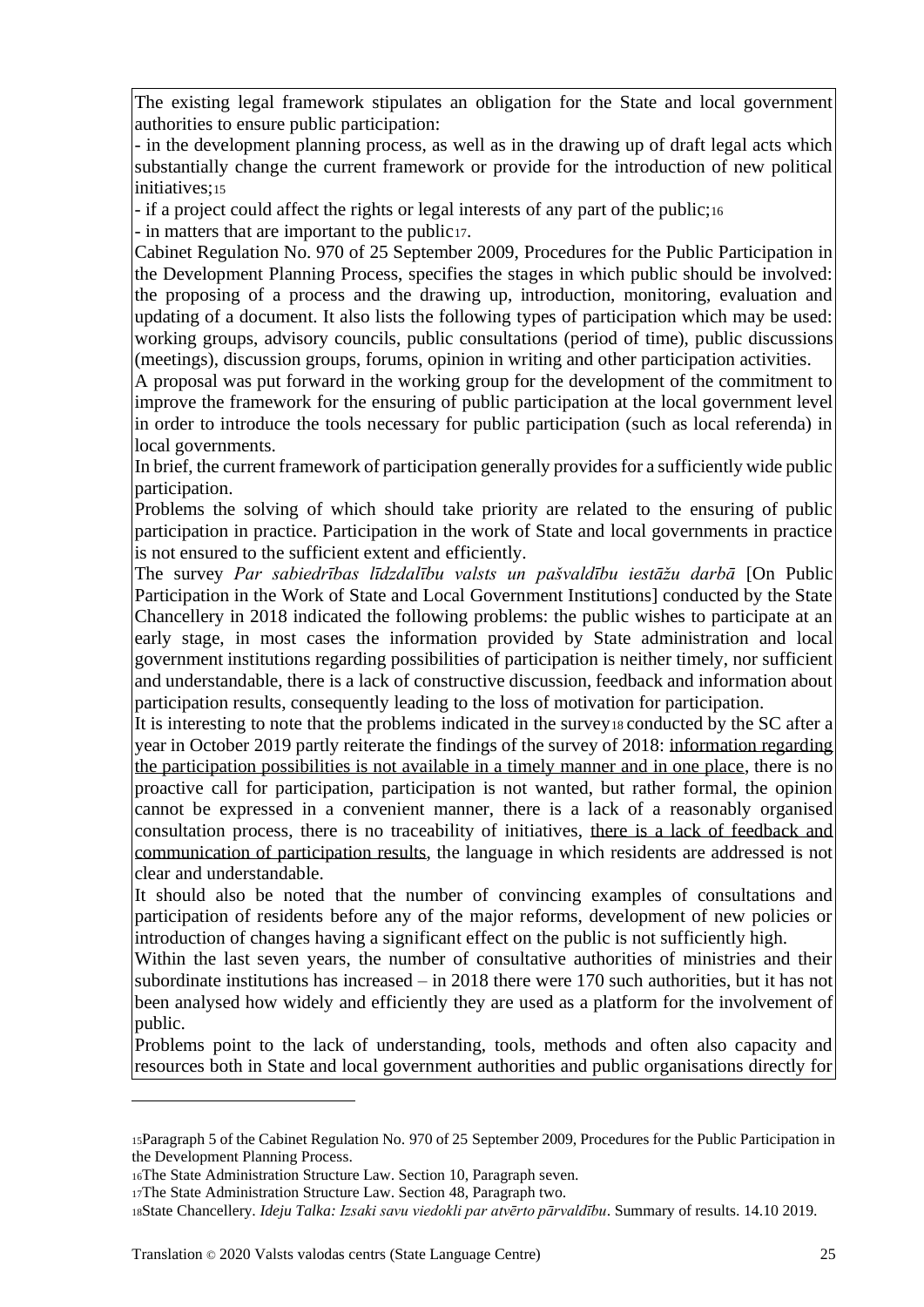ensuring public participation in practice. In certain cases, the lack of political will to involve the public in decision-making also is a problem.

New and innovative participation methods are introduced around the world. The design thinking – person-centred solutions based on the experience and needs of users – is increasingly used in the public sector. In 2018-2019, 24 participants from 14 State administration institutions learned about the design thinking in the training course "Publiskā pakalpojuma dizaina mācības. Treneru mācības." [Public Service Design Training. Train the Trainer] organised by the LSPA. The popularity of deliberations with residents or the involvement of randomly selected representatives of the public in the solving of a difficult problem to achieve a joint decision19, resident panels and other methods is also increasing.

So far the framework for participation and the existing tools have supported collective participation forms. Such possibilities are, for example, reinforced in the Cabinet Rules of Procedure, and delegation of representatives from collective organisations to the Council for the Implementation of the Memorandum of Cooperation between the NGOs and Cabinet. It would be important to offer wider forms of cooperation and communication, thus creating preconditions for individual expressions or action not requiring to join into collective forms of organisation. Therefore such participation tools which offer the individuals also forms and possibilities for individual participation should be supported.

E-environment, online portals and platforms creates more options for the provision of information regarding the possibilities to participate in project consultations to the public and regarding the results of participation. One of the activities of the First Open Government Partnership Action Plan was not completed – to create a website where information regarding the participation possibilities offered by civil society organisations (activities, discussions, public consultations) would be freely available.<sup>20</sup> A good example for the provision of information in e-environment is the website of the Cross-Sectoral Coordination Centre for pubic consultations on the National Development Plan of Latvia for 2021–2027.<sup>21</sup>

It is envisaged that the Single Portal for the Development and Coordination of Draft Laws and Regulations (TAP Portal) will be launched in the first quarter of 2021. The TAP Portal will include laws and regulations to be submitted to the Cabinet –draft development planning documents, draft laws, draft legal acts issued by the Cabinet. The TAP Portal will provide information regarding specific new projects and possibilities for participation therein (for example, submit an opinion, apply for work in a working group), allow to track the course of a project and become acquainted with the participation results. Thus the TAP portal will improve the availability of information regarding specific projects by displaying the proposals provided in the course of the project in one place. It will facilitate tracking of such projects, including by signing up for receipt of news regarding policy areas or projects of interest in email.

Furthermore, there are also other topical issues which require public participation, for example, planning documents and binding regulations of local governments, draft laws initiated by the *Saeima*, various projects implemented by institutions, meetings, evaluations, surveys etc. Different initiatives of individuals, public and private organisations are also available, such as draft laws registered by the Central Election Commission (initiatives of voters), collective submissions to local governments, civil society initiatives, such as portal ManaBalss.lv, platforms ParVaiPret.lv and lemejs.lv etc.

<sup>19</sup> OGP. Deliberation: Getting Policy – Making out from behind closed doors. Volume I. May 2019; OECD is working on a publication – Report on the use of deliberative processes for public decision-making, collection of 600 examples of good practice (information as at 15.10.2019)

<sup>20</sup>First National Open Government Partnership Action Plan of Latvia. See: www.mk.gov.lv/sites/default/files/editor/latvijas\_pirmais\_nacionalais\_ricibas\_plans\_ogp\_2012.g.\_lv.pdf 21See: www.pkc.gov.lv/lv/nap2027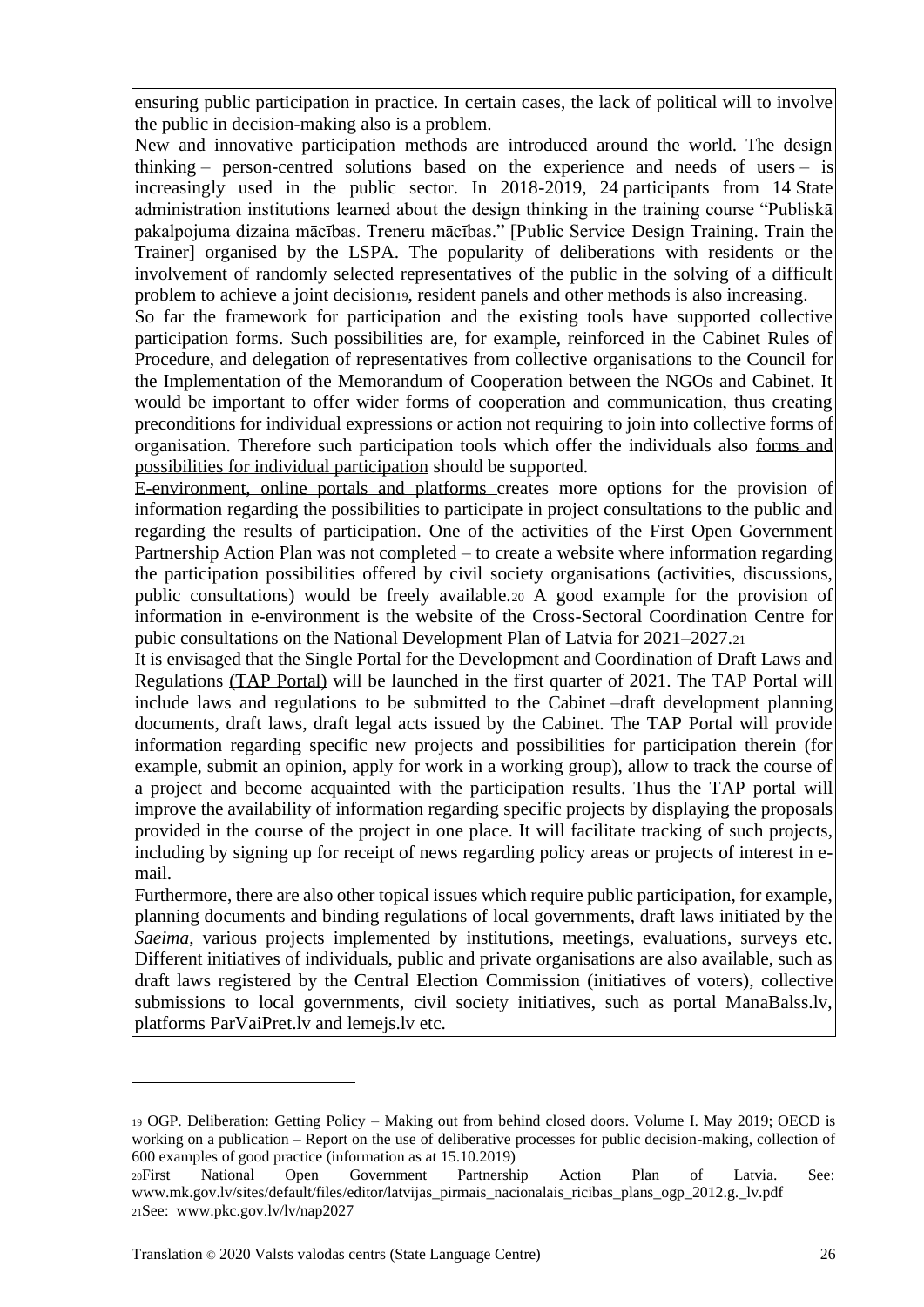The portal "Cilvēks. Valsts. Likums" [Person. State. Law] has been established, and it is a part of the State, civil society and legal information platform maintained by the official gazette *Latvijas Vēstnesis*. It aims to raise the public awareness of the rights and obligations specified for private individuals in laws and regulations.

In 2019, the association *Latvijas Pilsoniskā alianse* [Civic Alliance – Latvia] together with the office of *Friedrich-Ebert Stiftung* in Baltic countries developed the application "Līdzdalība. Padoms. Aktīvisms." (L.P.A) which provides access to useful resources regarding active citizenship, public participation and political dialogue.

The complex nature of participation points to a number of other challenges the addressing of which should be continued. They include low involvement of residents, insufficient understanding of the importance of participation, as well as the lack of knowledge and skills of planning and ensuring participation.

For the public administration, it is important to continue the development of both the methodological support (including training and unified participation standard) and new participation tools. It is also essential to develop the capacity to skilfully ensure participation – to identify the parties involved, to know how to choose and use methods (forms of participation) that are most suitable for the particular project, to efficiently provide feedback etc.

Researchers must be given the possibility to participate in public consultations and other activities for the establishment of public opinion, thus promoting evidence based decisionmaking.

At the same time, it is also crucial to implement purposeful participation in practice, and encourage and promote the exchange of success stories (examples of good practice).

Within the recent years, several other countries, including Lithuania, Estonia, Austria, the United Kingdom, Australia, Italy, New Zealand and Germany, have implemented participation support measures and developed e-platforms. Several countries have also developed participation (open policy) principles or standards, in the United Kingdom they are also being tested. Austria has established a participation portal.<sup>22</sup> "Epilsonis", a central portal for communication with government institutions and participation at www.epilietis.lrv.lt, has been recently launched in Lithuania. Estonia runs the e-consultation platform at www.osale.ee which is currently being improved within the framework of an open government partnership plan.

The commitment must be implemented using the existing resources and tools, for example, the network of the officials of ministries and their subordinate institutions responsible for public participation23, unified customer service centres of the State administration (UCSCSA)24 and the portals already established and to be established in the State. Cooperation must be established with the NGOs which receive public funding for the promotion of public participation, including the Active Citizens Fund the introduction of which has already been commenced in Latvia.

#### **What is the commitment?**

## **1. Promotion of understanding, knowledge and skills of public participation**

o Evaluation of the contribution of NGOs in the promotion of public participation in regions within the framework of the programmes and projects supported by SIF, and

<sup>22</sup> National Standards for Public Involvement (the UK); Open Policy-Making Toolkit (the UK); Standards of Public Participation and website at www.partizipation.at (Austria), Good Practice of Engagement (Estonia); Guidelines for Public Participation (Italy); Engagement and consultation guidance (New Zealand).

<sup>23</sup> www.mk.gov.lv/content/kontakti-0

<sup>24</sup> www.latvija.lv/pakalpojumucentri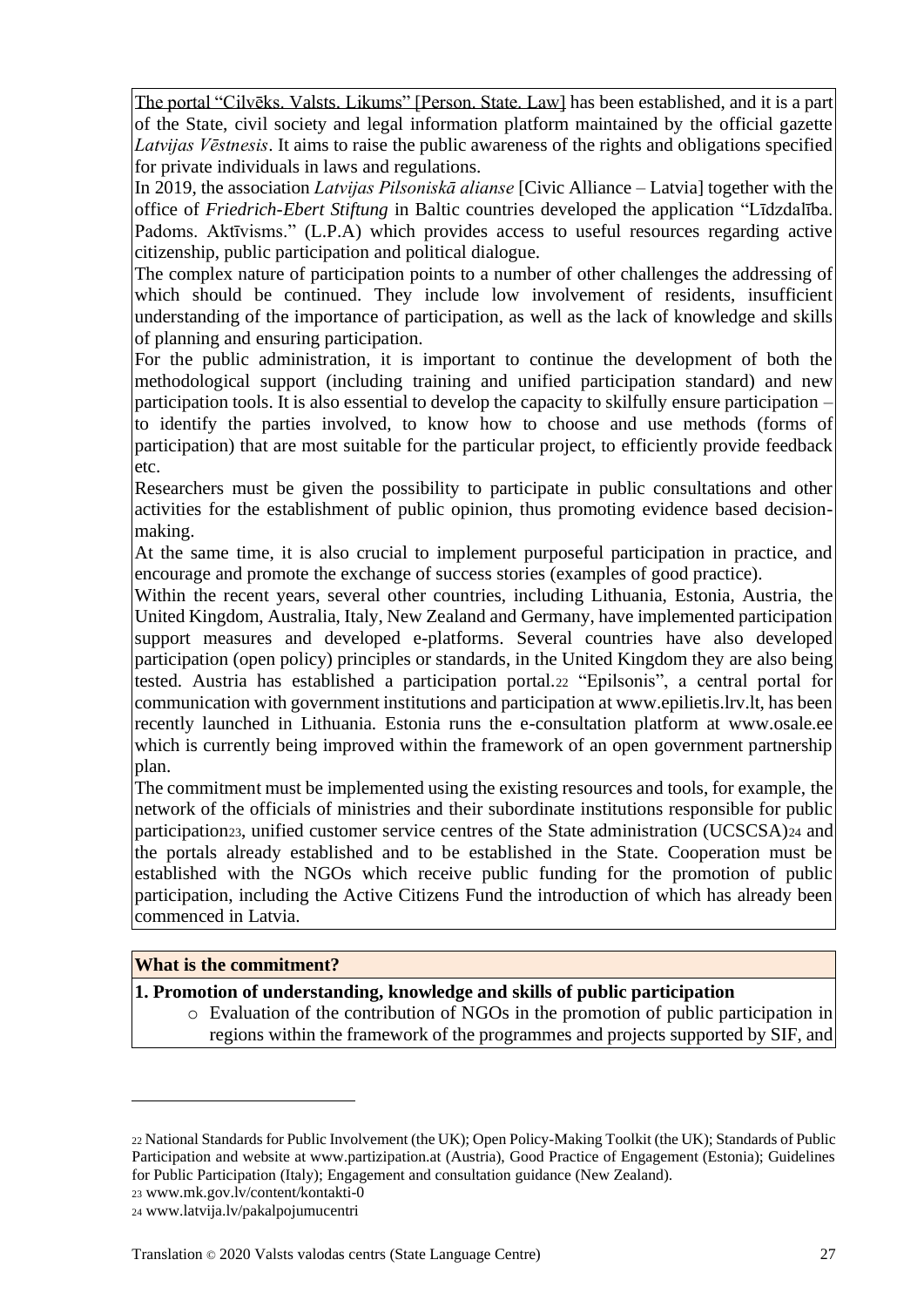the provision of information of NGOs regarding the possibilities to apply projects for the NGO fund for participation activities (*responsible authority:* SIF).

- o Master classes in ensuring participation for the State administration officials responsible for public participation (*responsible authority:* LSPA, *co-responsible authorities:* SC, MoJ).
- o Inclusion of information regarding developments in the practice of public participation in the training of employees of the UCSCSA on a yearly basis and training these employees to provide information to residents regarding public participation in a digital environment. Posting up-to-date information on the network of the UCSCSAs and at https://www.latvija.lv (*responsible authority:* MoEPRD).
- o Implementation of measures in general education institutions in order to give an idea to youth about public participation in a democratic country, explain why it is important and how to implement it in a meaningful way (*responsible authority:* Ministry of Education and Science, *co-responsible authorities:* local governments and general education institutions).

# **2. Pilot projects of good practices of participation and involvement of residents:**

- o Public participation in the establishment of a comprehensive national defence system (*responsible authority*: Ministry of Defence, *co-responsible authority:* all ministries within their competence, local government authorities, NGOs in the field of defence).
- $\circ$  Elimination of the risks of corruption in the public health sector (gratitude gifts) by involving representatives of the health sector and residents who receive health care services, using innovations and methods for the study of behaviour in the public sector<sup>25</sup> (*responsible authorities*: Ministry of Health and the CPCB).

**Shall be implemented in conjunction with the activity "Reduction of the risks of corruption in the health care system" within the framework of the Commitment 6.**

o Communication measures, so that those working in the State administration could, in accordance with the Diaspora Law, involve a diaspora in taking decisions which could affect the diaspora (*responsible authority:* Ministry of Foreign Affairs with the support of the Diaspora Advisory Council).

## **3. Participation support measures and development of e-participation tools:**

Proposals for ensuring efficient public participation (maturity model) and participation in the development of visual information (*responsible authority:* SC with the support of the officials responsible for participation).

Development of new and innovative participation tools, including participation portals, through the use of the possibilities provided by e-environment and promoting public participation both at the collective and individual level (*responsible authority:* SC, ManaBalss.lv, the association *Latvijas Pilsoniskā alianse* [Civic Alliance – Latvia], SIF, and other authorities and organisations).

The development and improvement of participation tools, including portals, conducted by State authorities and/or financed from the State budget funds shall be coordinated and agreed upon with the MoEPRD to avoid their duplication with other analogue tools.

## **How will the commitment contribute to addressing the listed public problems?**

The commitment will help to enhance understanding and knowledge of public participation and skills for its ensuring. Sharing of good practices in participation (pilot projects) will be

<sup>25</sup> OECD. *Delivering Better Policies Through Behavioural Insights*. 2019. See:

https://www.oecd.org/gov/regulatory-policy/delivering-better-policies-through-behavioural-insights-6c9291e2 en.htm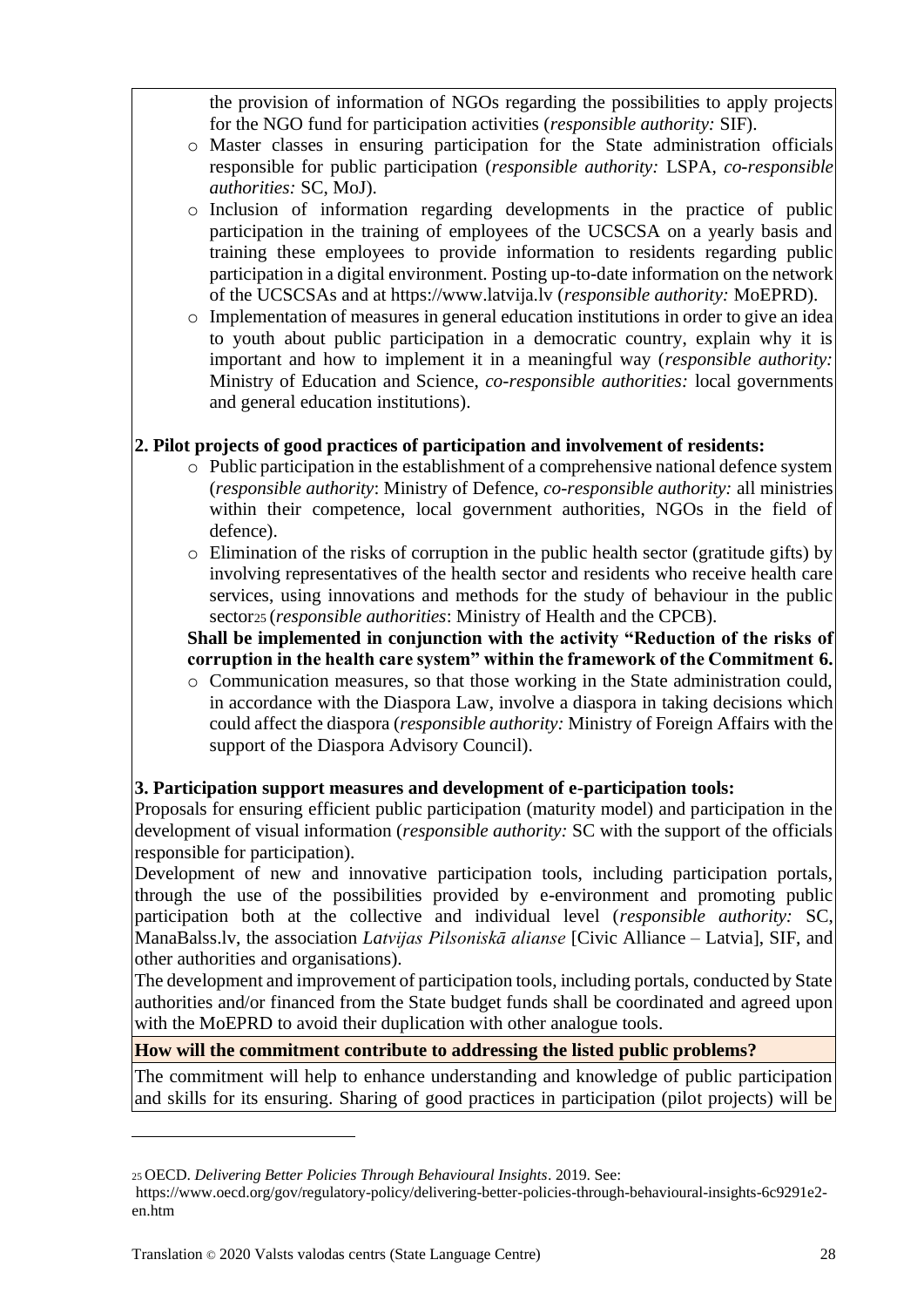supported. The commitment also provides for the development of standards, portal and new tools to ensure more efficient and purposeful participation by reaching a wider part of the public and establishing the public opinion in more efficient ways.

#### **Why is this commitment in line with the OGP values?**

The commitment corresponds to the following OGP values:

• **participation** because it is oriented towards a wider and more skilful involvement of the public in the work of government institutions and better understanding of the importance of participation and its benefits.

## **Additional information**

| the implementation of the commitment operation                                                                                                                                                                    | The funding available to or required for $MoEPRD -$ within the State budget subsidy for<br>$% \left( \left( \mathcal{A},\mathcal{A}\right) \right) =\left( \mathcal{A},\mathcal{A}\right)$ of<br>UCSCSAs,<br>budget<br>the<br>programme 30 00 00 "National Support Instruments<br>for Development"                                                                                                                                                                                                                                                                                                                                                                                                  |                  |
|-------------------------------------------------------------------------------------------------------------------------------------------------------------------------------------------------------------------|-----------------------------------------------------------------------------------------------------------------------------------------------------------------------------------------------------------------------------------------------------------------------------------------------------------------------------------------------------------------------------------------------------------------------------------------------------------------------------------------------------------------------------------------------------------------------------------------------------------------------------------------------------------------------------------------------------|------------------|
|                                                                                                                                                                                                                   | The Ministry of Defence shall ensure the involvement<br>of the public in the pilot project for the development<br>of a comprehensive national defence system from the<br>existing budget resources without the allocation of<br>additional funding for the pilot project.<br>In 2020, the Ministry of Health shall determine the<br>activities to be implemented within the pilot project<br>and those activities for which additional funding is<br>necessary. The matter of the additional funding from<br>the State budget necessary for the Ministry of Health<br>for the implementation of the pilot project in 2021<br>shall be examined in the process of developing the<br>budget for 2021. |                  |
| Relationship to other documents                                                                                                                                                                                   | Regional Policy Guidelines for 2021-2027<br>National Development Plan of Latvia for 2021-2027<br>(in the process of development)                                                                                                                                                                                                                                                                                                                                                                                                                                                                                                                                                                    |                  |
| <b>Development Goals</b>                                                                                                                                                                                          | Correspondence to the UN Sustainable Corresponds to the Target 16.7 of the UN Sustainable<br>Development – "Ensure responsive,<br>inclusive,<br>participatory and representative decision-making at<br>all levels".                                                                                                                                                                                                                                                                                                                                                                                                                                                                                 |                  |
| <b>Milestone</b><br>verifiable Start date<br>with<br>a<br>deliverable                                                                                                                                             |                                                                                                                                                                                                                                                                                                                                                                                                                                                                                                                                                                                                                                                                                                     | End date         |
| activities<br>Educational<br>1.<br>participation for responsible officials,<br>employees of the UCSCSAs<br>and<br>representatives of civil society in<br>regions (at least one training course for<br>each group) | regarding 1 June 2020                                                                                                                                                                                                                                                                                                                                                                                                                                                                                                                                                                                                                                                                               | 1 June 2021      |
| 2. Implementation of at least one pilot 1 January 2020<br>project                                                                                                                                                 |                                                                                                                                                                                                                                                                                                                                                                                                                                                                                                                                                                                                                                                                                                     | 31 December 2020 |
| 3. Development of proposals for public 1 January 2021<br>participation and publishing thereof in<br>e-environment,<br>including<br>on<br>tai.mk.gov.lv and TAP portal                                             |                                                                                                                                                                                                                                                                                                                                                                                                                                                                                                                                                                                                                                                                                                     | 31 December 2021 |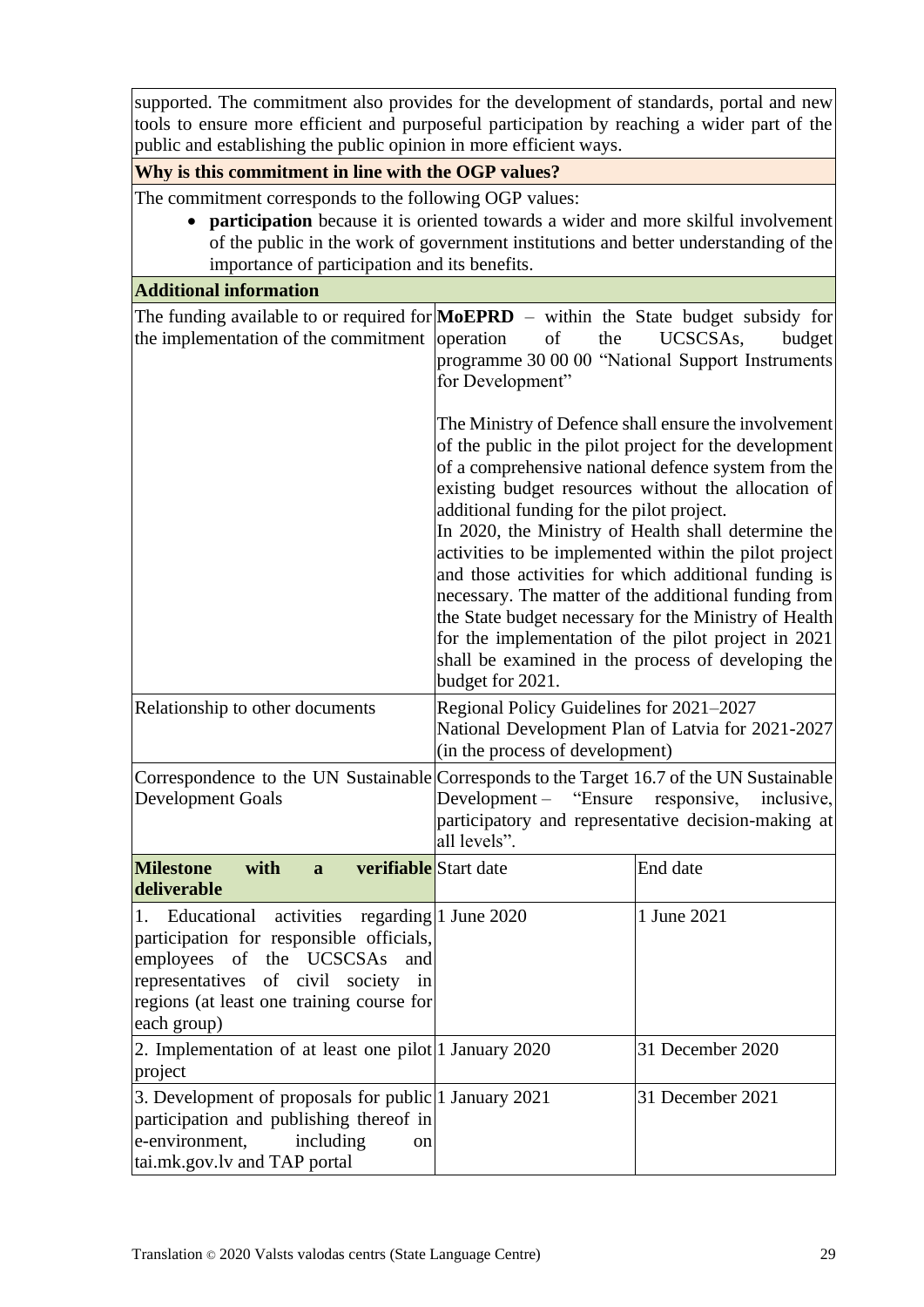| 4. An increase in the number of draft Measurement is taken  |                      |
|-------------------------------------------------------------|----------------------|
| laws and regulations in terms of the twice:                 |                      |
| percentage with regard to which the on 31 December 2020 and |                      |
| public opinion has been obtained                            | $ 31$ December 2021. |

<span id="page-29-0"></span>

| <b>COMMITMENT 6: Actions for corruption prevention</b>                                       |                                                                                                                                                |  |
|----------------------------------------------------------------------------------------------|------------------------------------------------------------------------------------------------------------------------------------------------|--|
| <b>Commitment</b> implementation start   1 January $2020 - 31$ December 2021<br>and end date |                                                                                                                                                |  |
| <b>Responsible authority</b>                                                                 | <b>Corruption Prevention and Combating Bureau</b>                                                                                              |  |
| <b>Responsible official</b><br>(given name,<br>information)                                  | CPCB,<br><b>Irina</b><br>Dobelniece,<br>position, contact Irina.Dobelniece@knab.gov.lv                                                         |  |
| <b>Other parties involved</b>                                                                |                                                                                                                                                |  |
| State and local government authorities                                                       | Ministry of Finance, the Ministry of Health, the<br>Ministry of Justice, the Office of the Prosecutor<br>General, the Ministry of the Interior |  |
| Representatives of civil society                                                             | Sabiedrība par atklātību–Delna [Transparency]<br>International Latvia Delna], the Latvian Association<br>of Local and Regional Governments     |  |
| <b>COMMITMENT DESCRIPTION</b>                                                                |                                                                                                                                                |  |

**Which problems of public and State significance will this commitment address?**

The understanding of the public and State administration of the risks of corruption, effects of conflicts of interest, and measures which may help to reduce them still differs, just like there is a different attitude towards various types of the effects of corruption and a conflict of interests. A better understanding needs to be gained of the support that the government authorities would need and the methods which would effectively improve skills in the field of prevention of corruption and conflicts of interest, so that conflicts of interest would be prevented in a timely manner prior to their occurrence and understanding of authorities of the corruption risks would increase, thus promoting public trust.

Measures for the prevention of corruption in the field of public health care are insufficient. The CPCB has conducted analysis of the risks of corruption in this sector26. However, the work on the targeted addressing of individual topical problems in the field has not been systemic. Several topical problems were identified during the development of this Action Plan. For example, measures which will promote fair and transparent attitude towards an appointment with a physician on a 'first come, first served' basis in cases when a vacant place opens in the waiting line are needed. An in-depth analysis of the reasons for the gratitude gifts still commonly given by patients to physicians in order to receive services or more favourable attitude and how to improve this situation has not been conducted.

The public views the lack of transparency in State institutions, local governments and local government companies, including of the financial flows and use of financing, as a major problem. This increases risks of both the conflicts of interest and corruption, and also reduces public trust.

Another topical problem is the insufficient exchange of information between law enforcement institutions and other authorities. Institutions aren't always informed when an employee has committed a violation and a prohibition to hold a position or to fulfil duties of an office has been imposed thereon. Therefore the need to make amendments to laws and regulations should

<sup>26</sup> CPCB. *Korupcijas riski veselības aprūpes sistēmā*. 2012. https://www.knab.gov.lv/upload/2019/korupcijas\_riski\_veselibas\_aprupes\_sistema.pdf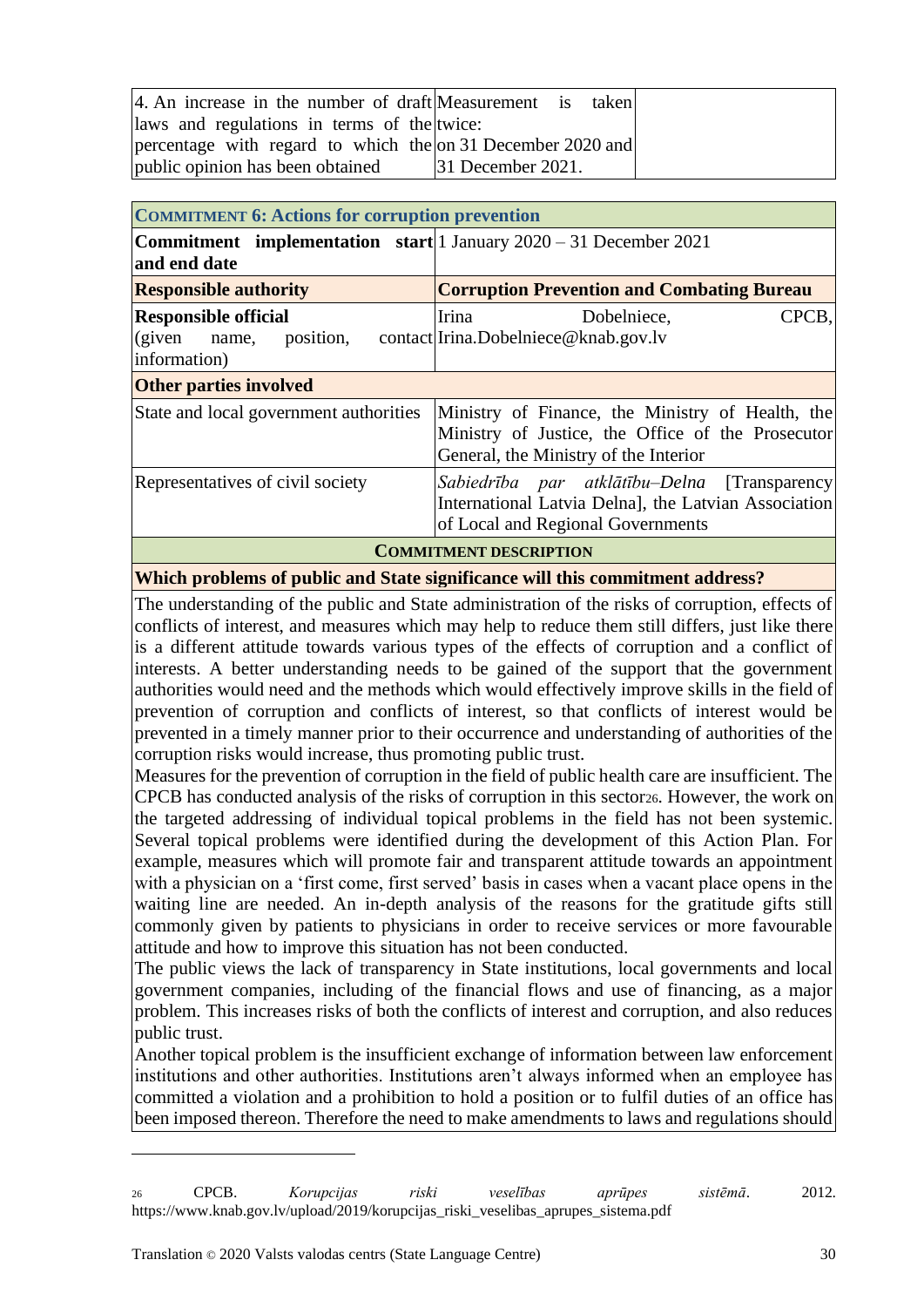be considered. For example, the person directing the proceedings must, in accordance with the procedures specified by law, inform the employer/institution by providing a true copy of the decision of those cases when restrictions or prohibition to fulfil duties of an office have been imposed on officials, when criminal proceedings against a person have been terminated for reasons other than exoneration of the person which prohibit from holding the position specified in law in future.

The Criminal Procedure Law strictly lays down the cases (Section 247, Paragraph one, Section 254, Section 265, Paragraph four, Section 481, Paragraph four, and Section 634, Paragraph four, Clause 4) when the employer of the respective person must be informed of a compulsory measure applied to or a restriction (prohibition) imposed on the person.

#### **What is the commitment?**

The commitment constitutes implementation of **the following activities to prevent corruption and conflicts of interests in a timely manner**:

**1. Support to the promotion of knowledge in the State administration and public for the prevention of conflicts of interests and corruption, and also zero tolerance against corruption.**

- Survey and presentation of the results of the survey in order to discuss the required support and methods for raising awareness, for example, such interactive methods as workshops, guide, possibilities to receive consultations, dilemmas, audio content (podcasts).
- Raising awareness in the State administration of conflicts of interests through the use of the methods supported in the survey*.*
- Training of trust representatives or further educators on ethical issues in the State administration.
- Communication with the public on effects and causes of corruption (using innovative methods).

## **2. Measures for the reduction of corruption risks in the healthcare system**

• Implementation of measures for the reduction of corruption risks (gratitude gifts) in the field of healthcare by involving representatives from the field of healthcare and residents who receive services from this field through the use of public sector innovations and methods for researching behaviour.

# **Implementation shall be linked to Commitment 5 – public participation pilot project in the field of healthcare.**

• Introduction of a system for the monitoring of the actual waiting time for healthcare services which is based on the functionality of e-referrals.

The CPCB shall, in cooperation with the Ministry of Health, evaluate whether these solutions are sufficient or other measures are also needed in order to alleviate those topical societal problems which were established during the development of this Action Plan.

#### **3. Promotion of ensuring transparency of the procurement process and use of financial funds of local governments and their capital companies in practice (including the funds of subsidiaries and funds allocated to associations and foundations) and preventing of situations where a conflict of interests occurs.**

This measure will be implemented by involving local governments and their capital companies, asking to submit proposals and good practice examples. As a result of the measure, recommendations will be provided to local governments and their capital companies.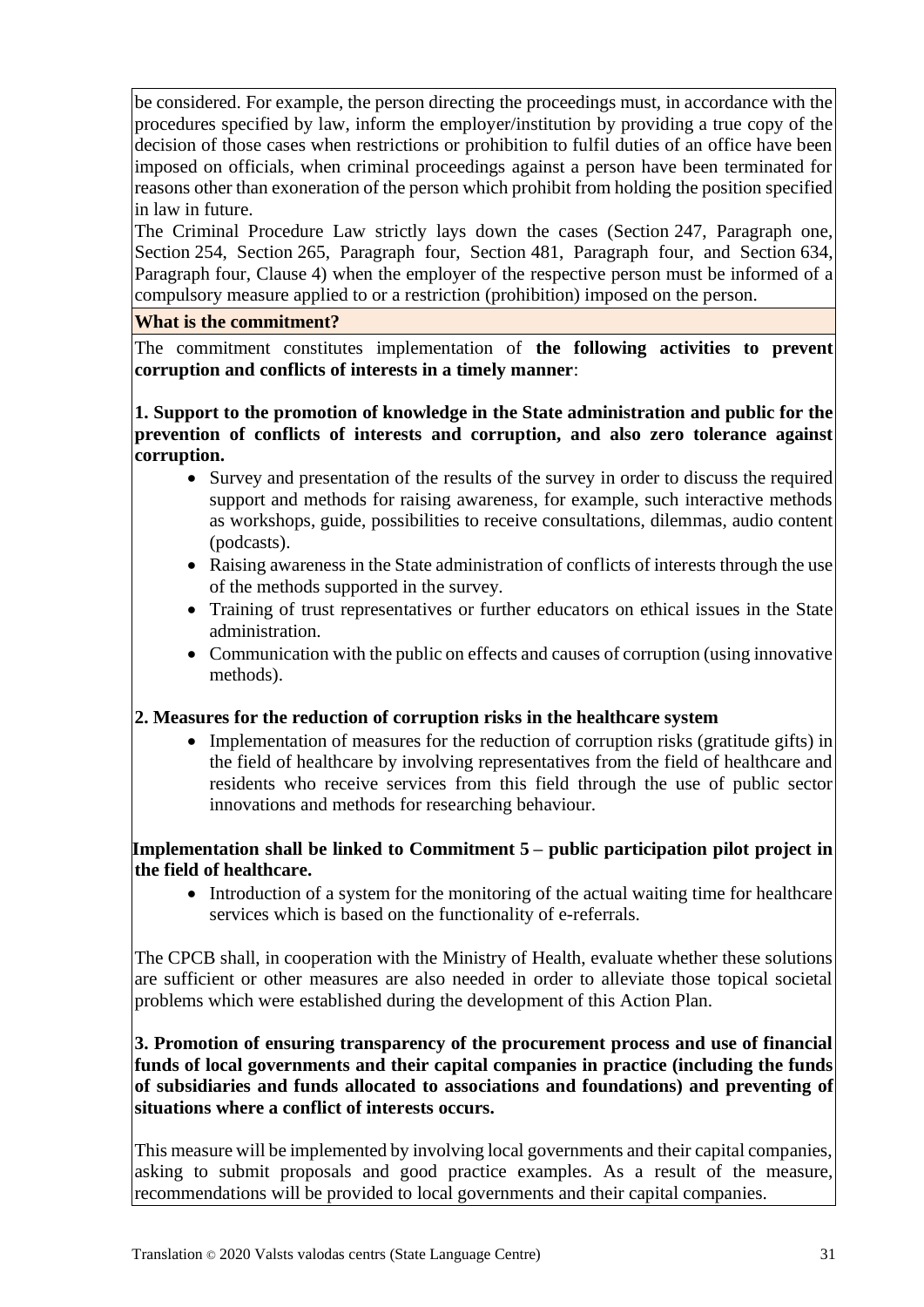**4. Provision of information to an employer/institution of the fact that against an employee of the respective institution criminal proceedings which prohibit him or her from holding a certain office in the future or imposes certain restrictions thereupon have been initiated or terminated.**

This measure will contribute to greater transparency in the State administration in relation to the criminal offences committed by officials and will allow to ensure in a timely manner that the officials who have committed criminal offences and on whom a respective prohibition has been imposed do not hold such office or fulfil duties of the office, for example, by laying down that the person directing proceedings must inform the employer of such cases.

#### **How will the commitment contribute to addressing the listed public problems?**

The commitment will help to raise awareness in the State administration and public of the aspects related to the prevention of conflicts of interests and corruption through the use of modern, interactive and innovative methods. Through the provision of information and education to the persons working in the State administration and public, risks of corruption will be reduced.

Activities of the commitment will help to reduce the risks of corruption in healthcare institutions by increasing understanding of the inadmissibility of corruption both among employees of institutions and members of the public.

The commitment will promote transparent financial management in local governments, foundations, associations and capital companies.

The commitment will promote transparency in government institutions by ensuring timely exchange of information between institutions regarding the officials on whom a prohibition has been imposed to fulfil the duties of office or who are prohibited from holding an office in the future in accordance with the procedures laid down by law.

## **Why is this commitment in line with the OGP values?**

The commitment completely corresponds to the following OGP values:

- **transparency** because it raises public awareness of the aspects promoting corruption and provides more information to the public regarding the work of government institutions,
- **accountability** because it improves the framework and mechanisms which are oriented towards accountability of government institutions and officials for the actions taken and decisions made.

#### **Additional information**

The funding available to or required for The commitment will be implemented from the State the implementation of the commitment budget funds allocated for this objective.

|                                 | If ministries and other central bodies will need        |
|---------------------------------|---------------------------------------------------------|
|                                 | additional funding from the State budget for the        |
|                                 | measures for the preventions of conflicts of interests, |
|                                 | reduction of the corruption problems that are topical   |
|                                 | for the public in the field of healthcare (except for   |
|                                 | Commitment 5), or promotion of more transparent         |
|                                 | procurement process and use of financial resources of   |
|                                 | local governments and their capital companies, this     |
|                                 | matter shall be examined in the process of developing   |
|                                 | the draft State budget law for 2021 and draft medium    |
|                                 | term budget framework law.                              |
| Relationship to other documents | Corruption Prevention and Combating Guidelines          |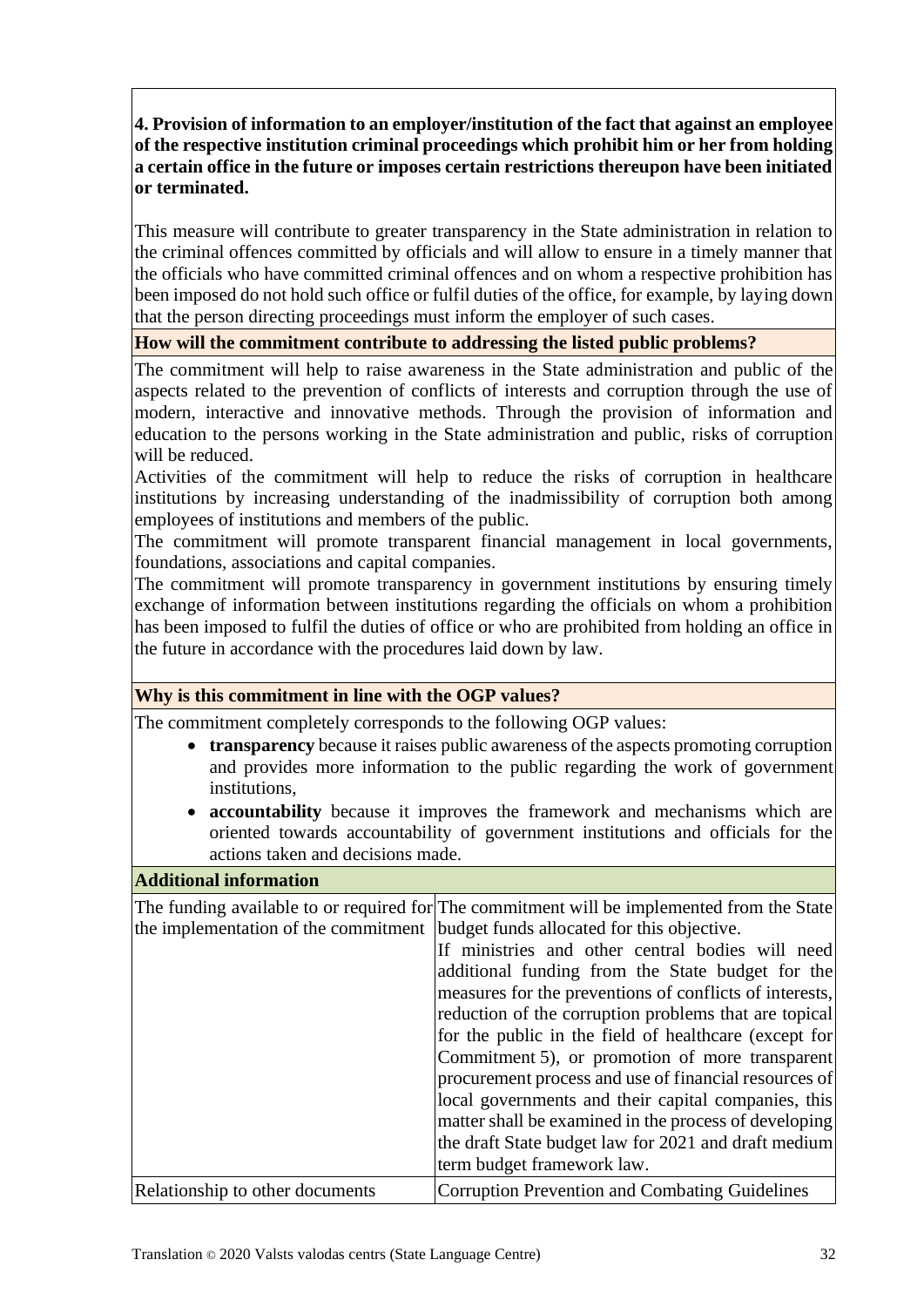| <b>12.13 12.13 12.14 12.14 12.14 12.14 12.14 12.14 12.14 12.14 12.14 12.14 12.14 12.14 12.14 12.14 12.14 12.14 12.14 12.14 12.14 12.14 12.14 12.14 12.14 12.14 12.14 12.14</b><br><b>Milestone</b><br>deliverable                                                             | End date         |
|-------------------------------------------------------------------------------------------------------------------------------------------------------------------------------------------------------------------------------------------------------------------------------|------------------|
| 1. Training of employees of the State 1 January 2020<br>administration                                                                                                                                                                                                        | 31 December 2021 |
| 2. Support to employees of the State 1 January 2020<br>administration in the issues of the<br>conflict of interest and corruption<br>through the use of interactive and<br>innovative methods                                                                                 | 31 December 2021 |
| 3. An implemented measure in the 1 May 2020<br>health care sector.                                                                                                                                                                                                            | 31 May 2021      |
| 4. Proposals for greater transparency in 1 February 2020<br>use of financing of local<br>the<br>governments and their capital<br>companies avoiding exposure to a<br>conflict of interest have been prepared                                                                  | 1 January 2021   |
| 5. Amendments to laws and regulations 1 January 2020<br>which provide for improving the<br>exchange of information between<br>government institutions regarding the<br>initiated or terminated criminal<br>proceedings against persons working in<br>the State administration | 31 December 2021 |

# **8. Implementation and Oversight of the Action Plan**

<span id="page-32-0"></span>The State Chancellery shall coordinate the implementation of the Action Plan and prepare a mid-term and final report on the implementation of the Action Plan.

The commitments of the Action Plan shall be implemented by the responsible authorities in cooperation with other authorities, persons and organisation involved in the implementation of the plan (the responsible authorities and other parties involved are indicated at the beginning of each commitment).

After approval of the Action Plan by the Cabinet, the responsible authorities shall organise a meeting with other parties involved and agree on a plan for the implementation of each commitment, including by specifying the distribution of responsibility for the implementation of specific activities, and also conditions for cooperation and mutual communication.

Each authority or organisation referred to in the Action Plan shall designate a responsible person who may be contacted in relation to the implementation of this Action Plan and who will provide information for mid-term and final reports, and shall inform the responsible authorities and State Chancellery thereof.

## <span id="page-32-1"></span>**Multistakeholder Forum**

OGP requires each national member to establish a Multistakeholder Forum for the parties involved in the national action plan. OGP defines it as follows: "a structured environment